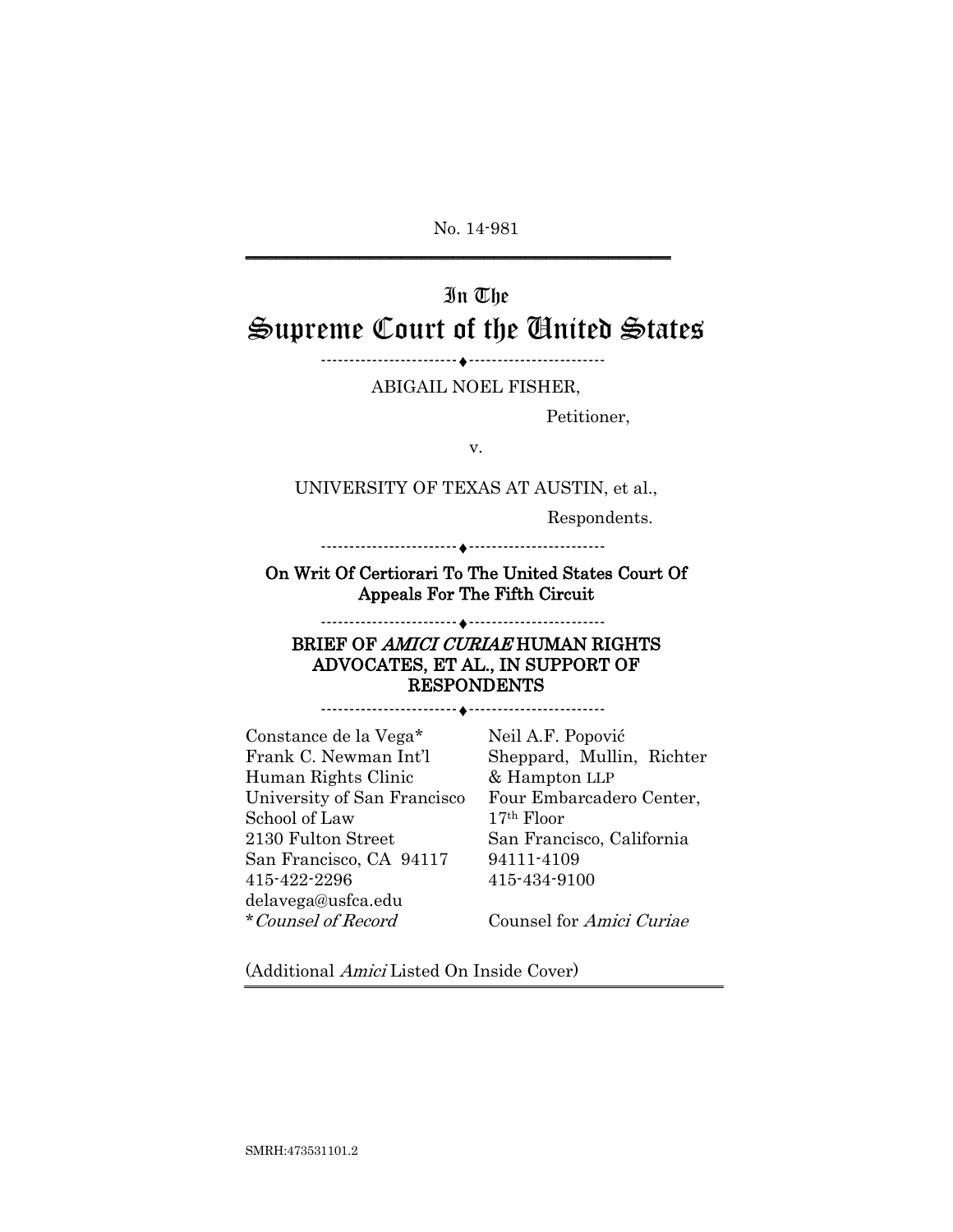# Additional Amici-

Poverty & Race Research Action Council

The Advocates for Human Rights

University of Minnesota Human Rights Center

US Human Rights Network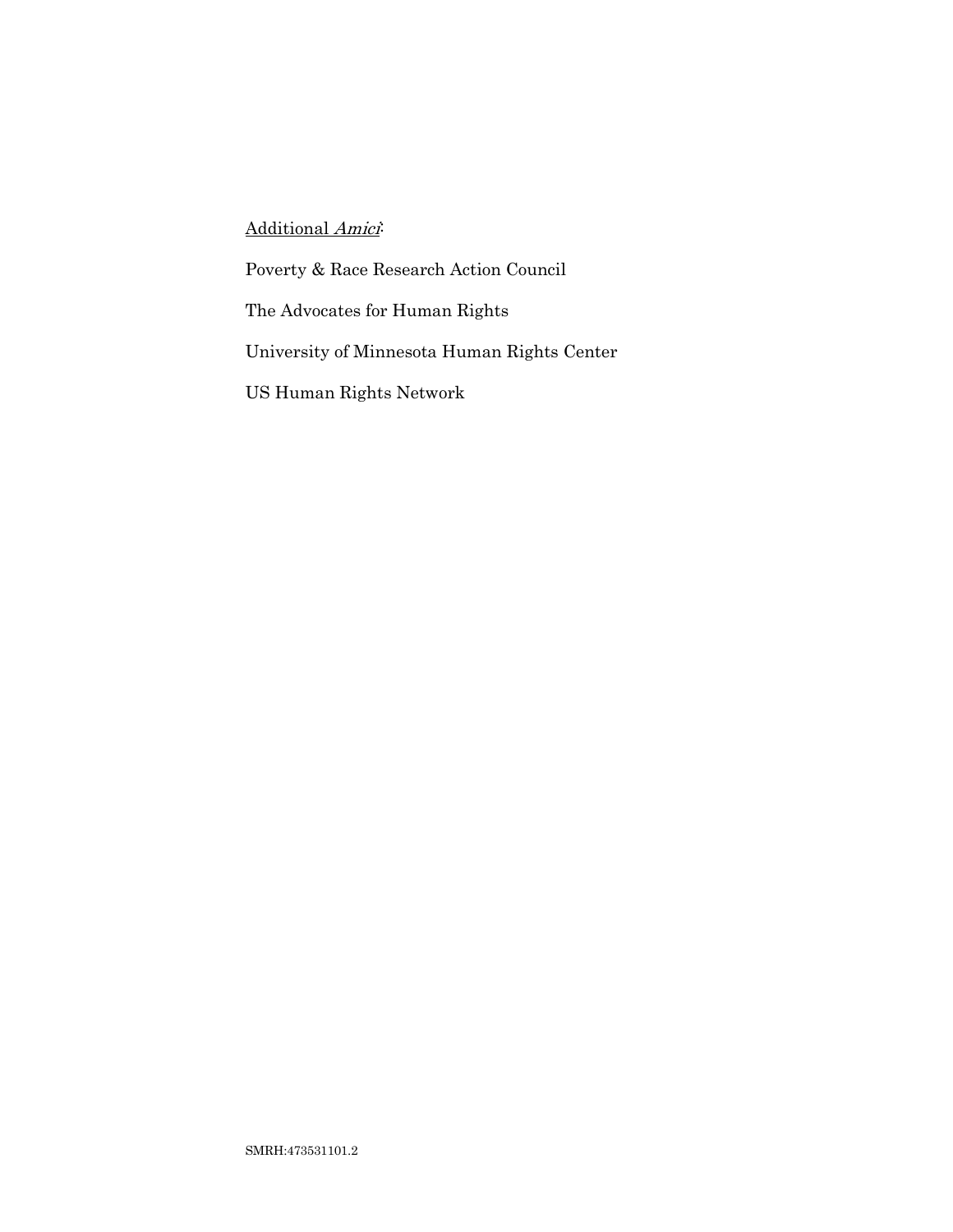# **TABLE OF CONTENTS**

| I.  |                |    | <b>INTERNATIONAL AND</b><br><b>COMPARATIVE FOREIGN LAW ARE</b><br>RELEVANT TO THE SUPREME<br><b>COURT'S CONSIDERATION OF THE</b><br>CONSTITUTIONALITY OF THE<br>UNIVERSITY OF TEXAS'<br>ADMISSIONS PROGRAM3 |
|-----|----------------|----|-------------------------------------------------------------------------------------------------------------------------------------------------------------------------------------------------------------|
| II. | A <sub>1</sub> |    | <b>CONSIDERATIONS OF RACE IN</b><br><b>ADMISSIONS DECISIONS ARE</b><br><b>CONSISTENT WITH THE UNITED</b><br>STATES' INTERNATIONAL HUMAN<br>Human Rights Treaties Ratified                                   |
|     |                | 1. | by the United States Require the<br>Adoption of Race-Conscious<br><b>Considerations of Race Are</b><br>Consistent with the CERD 8                                                                           |
|     |                | 2. | <b>Considerations of Race Are</b><br>Permissible and<br>Encouraged under The<br>International Covenant on<br>Civil and Political Rights15                                                                   |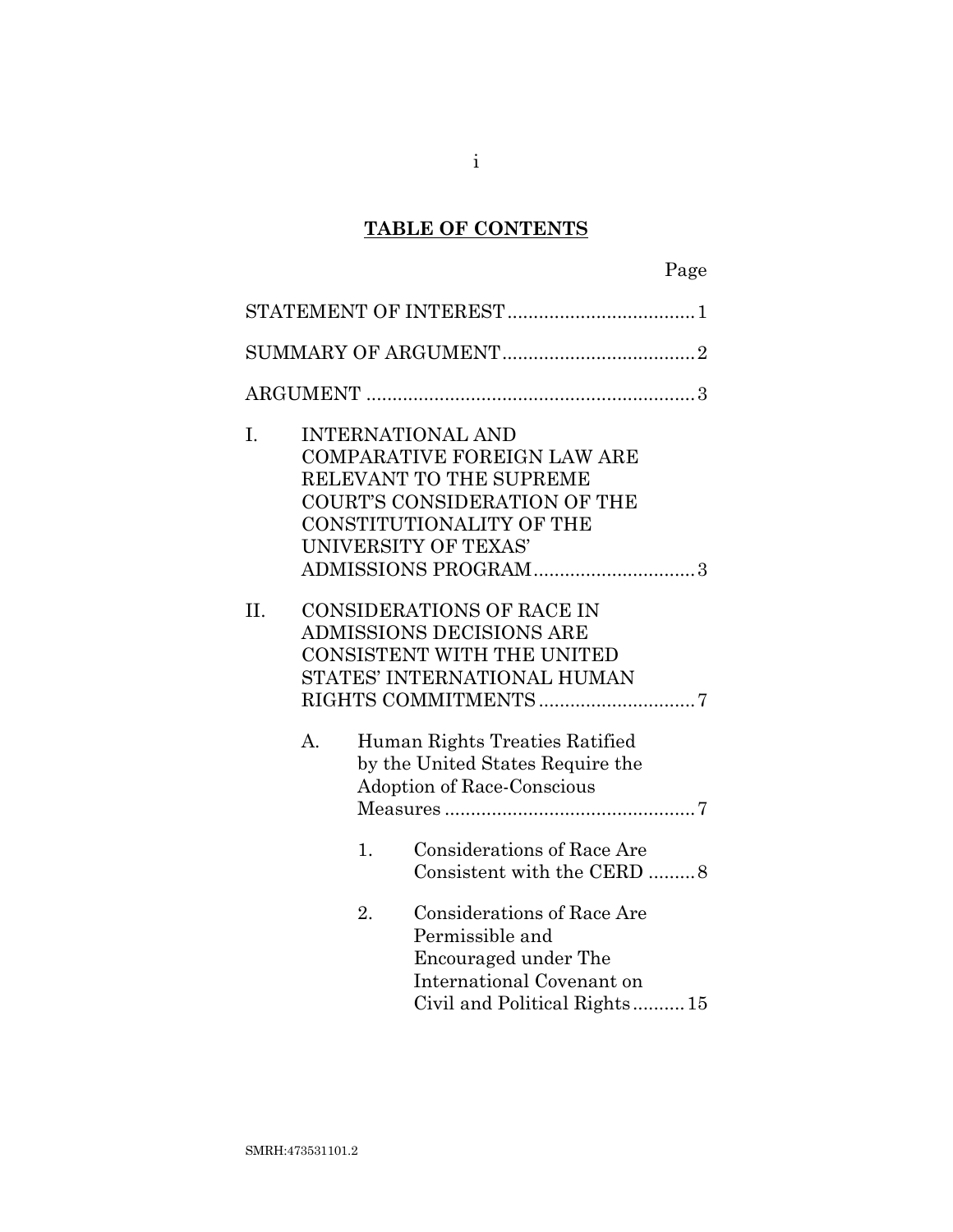|    | В. | Other Independent Human<br>Rights Experts Have<br>Recommended Considerations of<br>Race in Higher Education to                                                        |
|----|----|-----------------------------------------------------------------------------------------------------------------------------------------------------------------------|
|    | C. | The University Of Texas' Holistic<br>Race-Conscious Approach To<br>Admissions Is Consistent With<br><b>International Treaty Obligations</b><br>And Recommendations 18 |
| Ш. |    | OTHER JURISDICTIONS AFFIRM<br>THE USE OF RACE-CONSCIOUS<br>APPROACHES TO PROMOTE<br>EQUALITY AND NON-                                                                 |
|    |    |                                                                                                                                                                       |
|    |    |                                                                                                                                                                       |

ii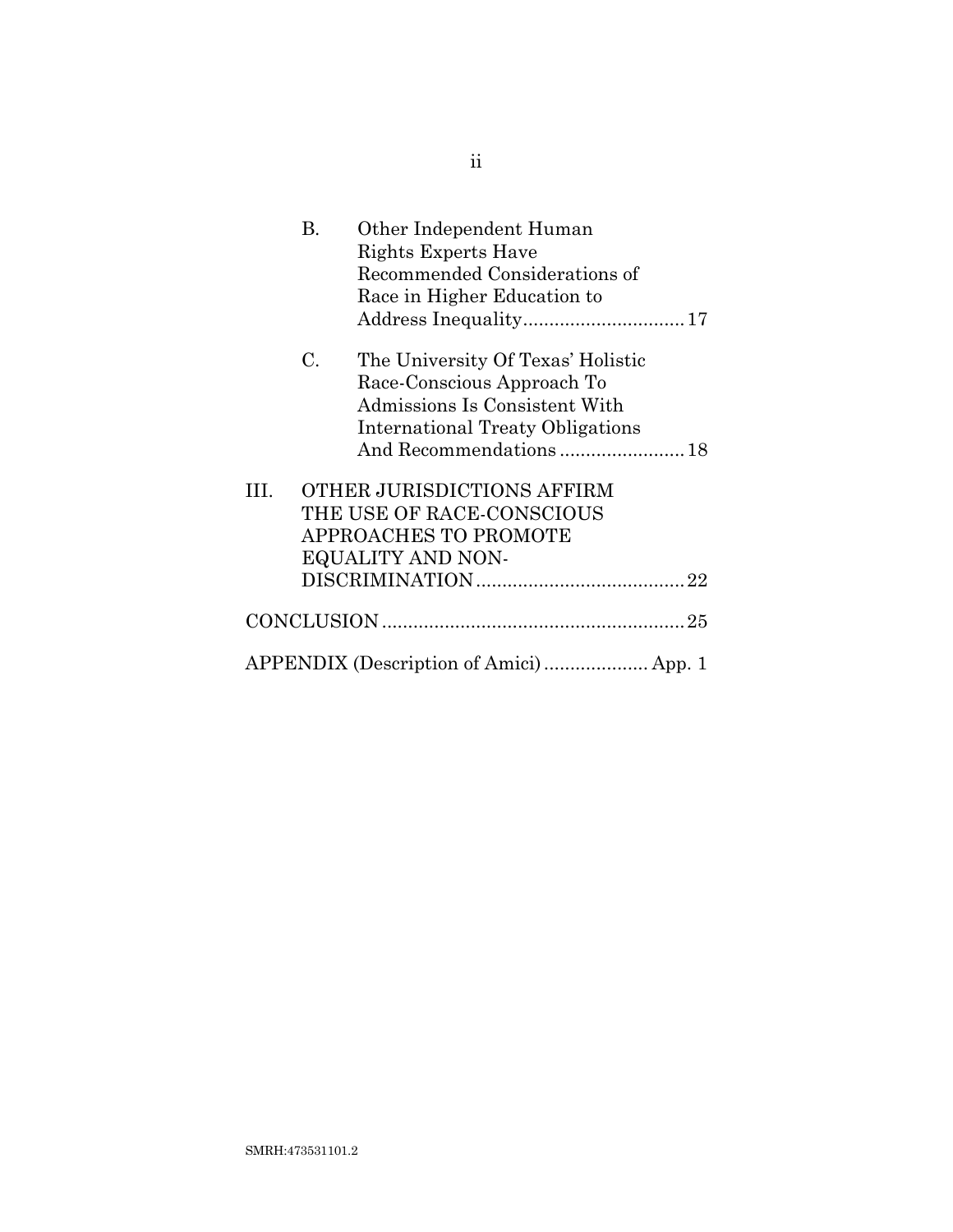# **TABLE OF AUTHORITIES**

# Page(s)

# Federal Cases

| Cal. Fed. Savings & Loan Ass'n v. Guerra                                                                                                                  |
|-----------------------------------------------------------------------------------------------------------------------------------------------------------|
| Fisher v. University of Texas at Austin                                                                                                                   |
| Fisher v. University of Texas at Austin<br>631 F.3d 213 (5th Cir. 2011) 3, 20, 21                                                                         |
| Fisher v. University of Texas at Austin, et al.<br>758 F.3d 633 (5 <sup>th</sup> Cir. 2014), cert. granted,<br>135 S.Ct. 2888 (U.S. June 29, 2015) 19, 20 |
| Graham v. Florida                                                                                                                                         |
| Grutter v. Bollinger<br>539 U.S. 306 (2003) (Ginsburg, J.,                                                                                                |
| Lawrence v. Texas                                                                                                                                         |
| Roper v. Simmons                                                                                                                                          |
| Sosa v. Alvarez-Machain                                                                                                                                   |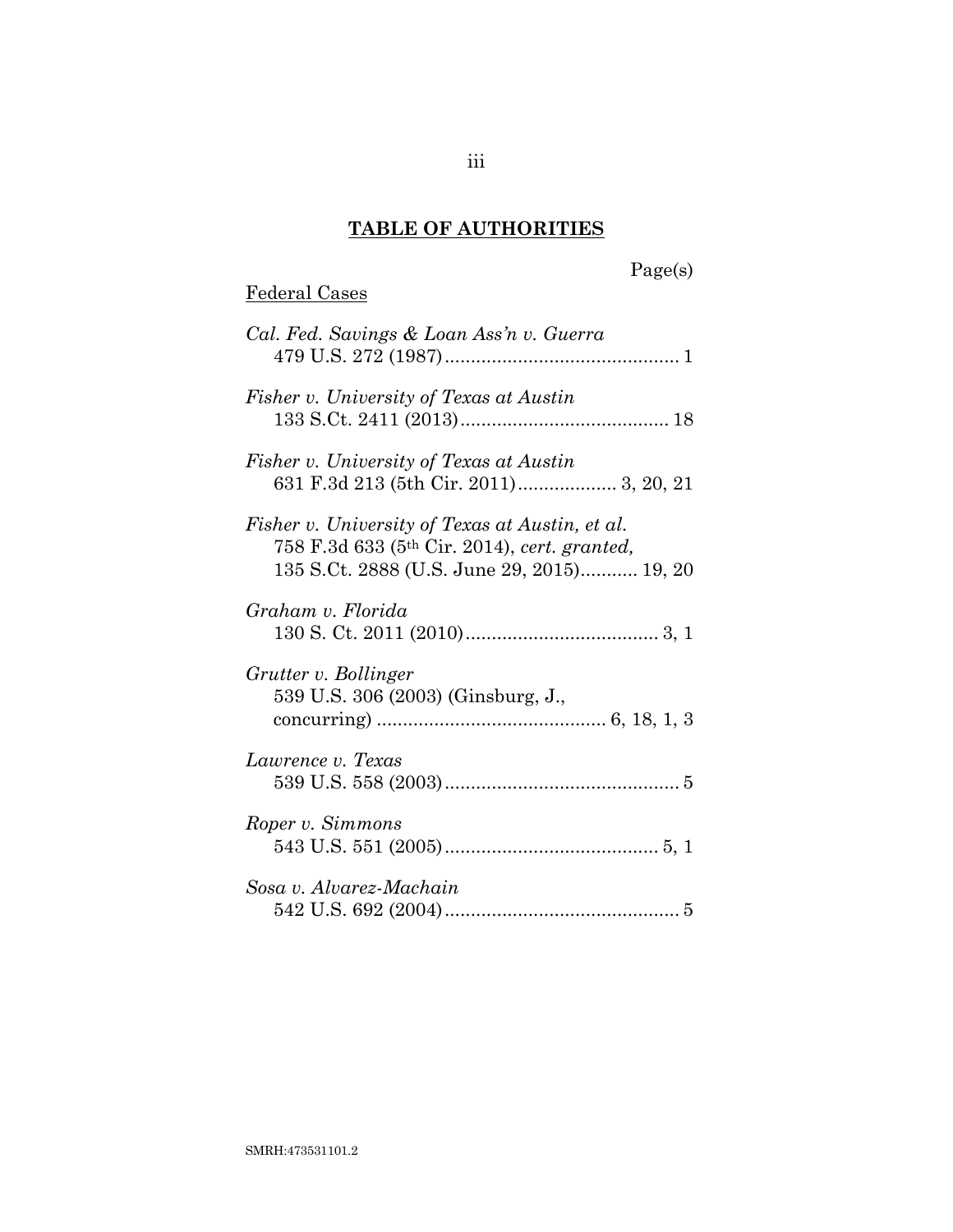| United States v. Alvarez-Machain                      |
|-------------------------------------------------------|
| $504$ U.S. 655 (1992), rev'd on other grounds,        |
| Sosa v. Alvarez-Machain, 542 U.S. 692                 |
|                                                       |
| United States v. Rauscher                             |
|                                                       |
| Federal: Statutes, Rules, Regulations, Constitutional |
| Provisions                                            |
|                                                       |
|                                                       |
|                                                       |
|                                                       |

# Foreign Authorities

| Canadian Charter of Rights and Freedoms, pt.<br>I of the Constitution Act, $1982 \t{3} 15(2)$ ,<br>being Schedule B to the Canada Act, 1982, |
|----------------------------------------------------------------------------------------------------------------------------------------------|
| Case C-158-97, Badeck & Others, 2000 E.C.R.<br>I-1875, [2001] 2 C.M.L.R. 6, 2000 All ER<br>(EC) 289, 2000 WL 281317 (E.C.J. 2000) 22, 23     |
| Case C-409/95, Marschall v. Land Nordrhein-<br>Westfalen<br>1997 E.C.R. I-6363 All ER (EC) 865 (E.C.J.                                       |
|                                                                                                                                              |

## iv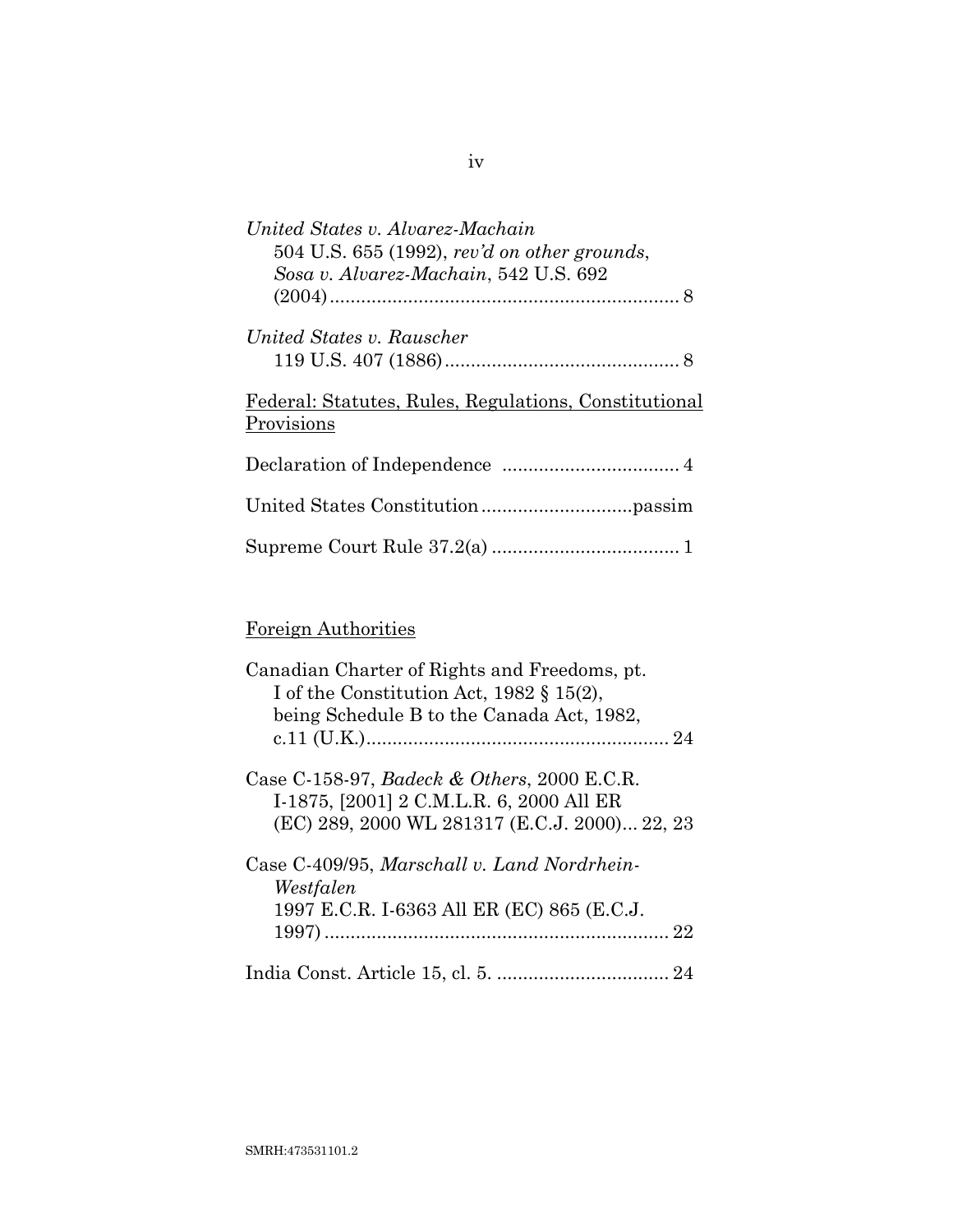| Motala & Another v. Univ. of Natal, 1995 $(3)$<br>BCLR 374(D) (Durban Sup. Ct.), 1995<br>SACLR LEXIS 256, at *16-*17 (S. Afr. Feb.                                                                                                                                                                                                                                                                                                                         |  |
|------------------------------------------------------------------------------------------------------------------------------------------------------------------------------------------------------------------------------------------------------------------------------------------------------------------------------------------------------------------------------------------------------------------------------------------------------------|--|
| New Zealand Bill of Rights Act 1990, § 19,<br>1990, S.N.Z. No. 109-Human Rights Act<br>1993, 1993 S.N.Z. No. 82 §§ 58, 73(1) 25                                                                                                                                                                                                                                                                                                                            |  |
| STF declared the constitutionality of the quota<br>system at the University of Brasilia,<br>Supremo Tribunal Federal Portal<br>Internacional (Apr. 26, 2012),<br>http://www2.stf.jus.br/portalStfInternacion<br>al/cms/destaquesClipping.php?sigla=portal<br>StfDestaque_en_us&idConteudo=207138 23                                                                                                                                                        |  |
| Other Authorities                                                                                                                                                                                                                                                                                                                                                                                                                                          |  |
| 138 Cong. Rec. S4781-01 (daily ed. Apr. 2,                                                                                                                                                                                                                                                                                                                                                                                                                 |  |
| 140 Cong. Rec. S7634-02 (daily ed. June 24,                                                                                                                                                                                                                                                                                                                                                                                                                |  |
| CERD, Consideration of reports submitted by<br>States parties under article 9 of the<br>Convention : International Convention on<br>the Elimination of All Forms of Racial<br>Discrimination: concluding observations of<br>the Committee on the Elimination of Racial<br>Discrimination: United States of America $\P$<br>17, U.N. Doc. CERD/C/USA/CO/6 (May 8,<br>2008), <i>available at http://www.unhcr.org/</i><br>refworld/docid/ 4885cfa70.html  13 |  |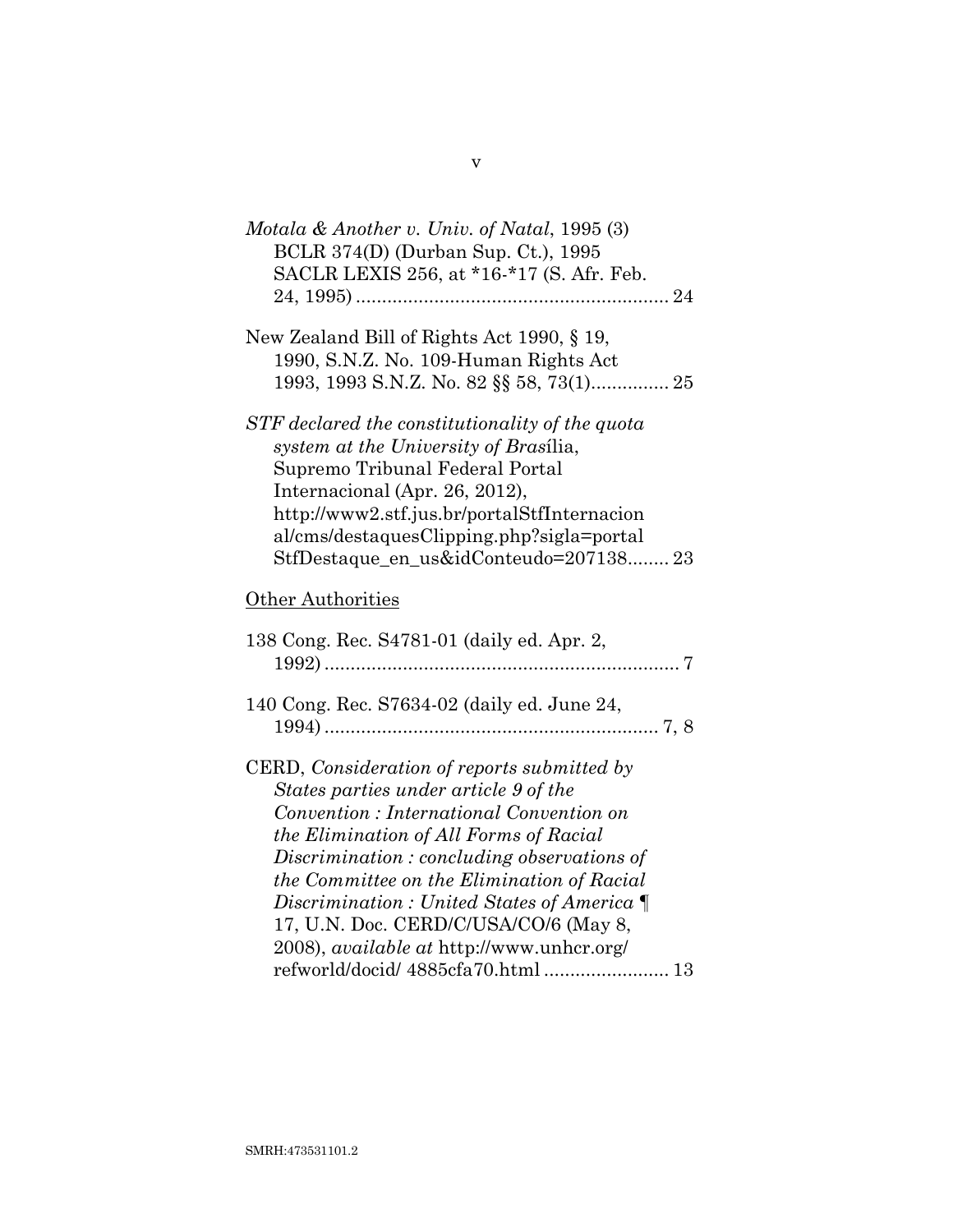| CERD, Preamble & art. 3, <i>adopted</i> , Dec. 21,<br>1965, S. Treaty Doc. No. 95-18, 660                                                                                                                                                    |
|----------------------------------------------------------------------------------------------------------------------------------------------------------------------------------------------------------------------------------------------|
|                                                                                                                                                                                                                                              |
| CERD, Report of the Committee on the<br><i>Elimination of Racial Discrimination</i> , 50th<br>Sess., Supp. No. 18, $\llbracket$ 394, U.N. Doc.<br>A/50/18 (Sept. 22, 1995), <i>available at</i><br>http://www.unhcr.org/refworld/docid/45377 |
| CERD, Report of the Committee on the<br>Elimination of Racial Discrimination, 51st<br>Sess., Supp. No. 18, $\parallel$ 503, U.N. Doc.<br>A/51/18 (Sept. 30, 1996) available at<br>http://www.unhcr.org/refworld/docid/3f52ef                 |
| CERD, Report of the Committee on the<br>Elimination of Racial Discrimination, 52nd<br>Sess., Supp. No. 18, 194, U.N. Doc. A/52/18<br>(Sept. 26, 1997), available at<br>http://www.unhcr.org/refworld/docid/45c30c                            |
| CERD, Report of the Committee on the<br><i>Elimination of Racial Discrimination, 71st</i><br>Sess., 1280, U.N. Doc A/62/18 (Oct. 1,<br>2007) available at<br>http://www.unhcr.org/refworld/docid/47342                                       |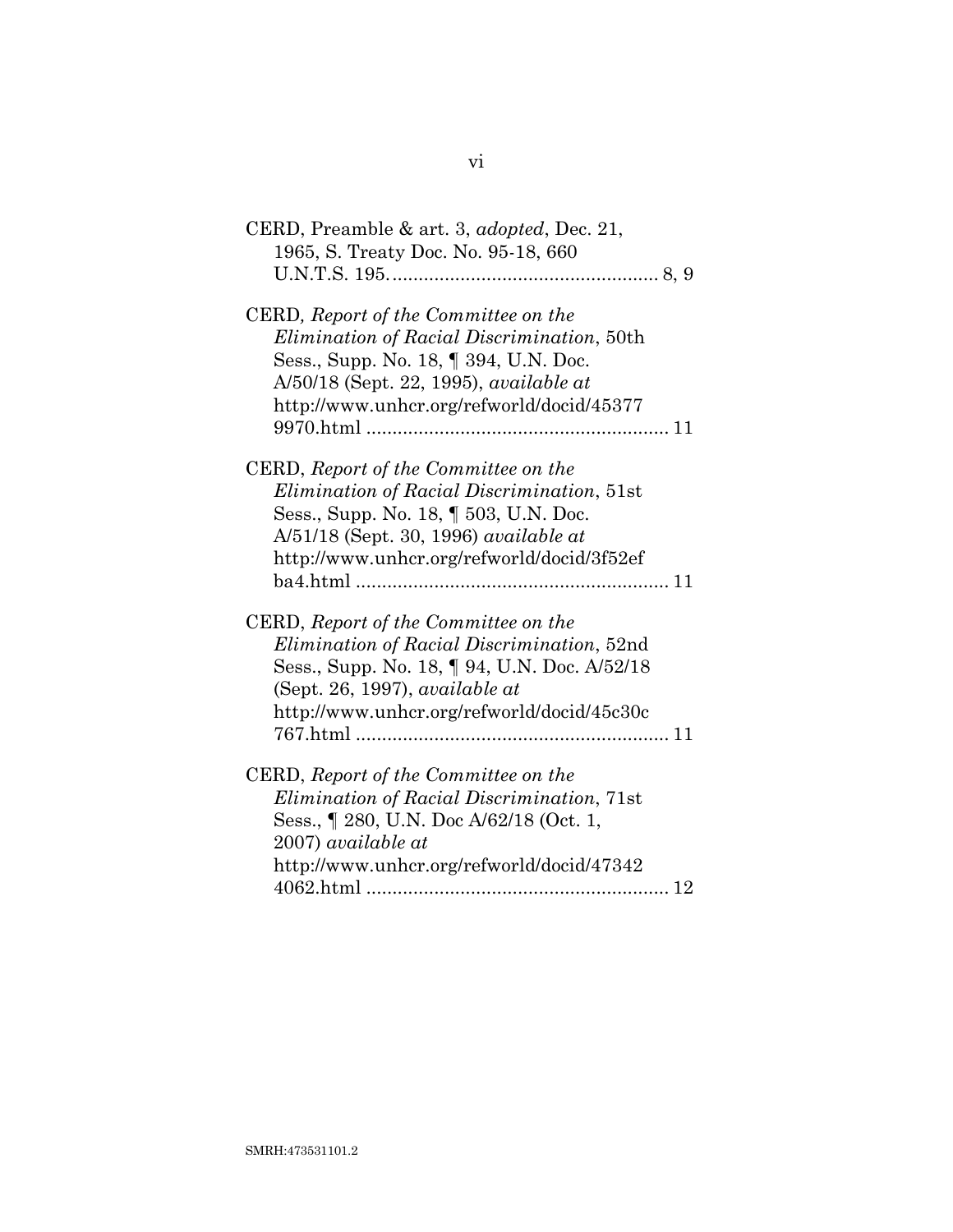| CERD, Reports submitted by States parties     |
|-----------------------------------------------|
| <i>under article 9 of the Convention:</i>     |
| International Convention on the               |
| Elimination of all Forms of Racial            |
| Discrimination : 6th periodic reports of      |
| States parties due in 2005 : United States of |
| America ¶¶ 128, 131, U.N. Doc.                |
| CERD/C/USA/6 (Oct. 24, 2007), available       |
| at http://www.unhcr.org/refworld/docid/       |
|                                               |
| CERD: Concluding observations on the          |
| combined seventh to ninth periodic reports    |
| of the United States of America, Education,   |
| U.N. Doc. CERD/C/USA/CO/7-9                   |
| (September 25, 2014, available at             |
| http://docstore.ohchr.org/SelfServices/Files  |
| Handler.ashx?enc=6QkG1d%2fPPRiCAqhK           |
| b7yhspzOl9YwTXeABruAM8pBAK1Q%2fD              |
| Z6XAqlyobgts1zwlHPkQhsSqMrVxuS6brQ            |
| bHYpDYGXBUCX1bgRtTg3HaweAr5PBs9               |
|                                               |
|                                               |
| Connie de la Vega, Civil Rights During the    |
| 1990s: New Treaty Law Could Help              |
| Immensely, 65 U. Cin. L. Rev. 423, 456-62     |
|                                               |
| Connie de la Vega, The Special Measures       |
| Mandate of the International Convention on    |
| the Elimination of All Forms of Racial        |
| Discrimination: Lessons from the United       |
| States and South Africa, 16 ILSA J. Int'l     |
|                                               |
|                                               |

vii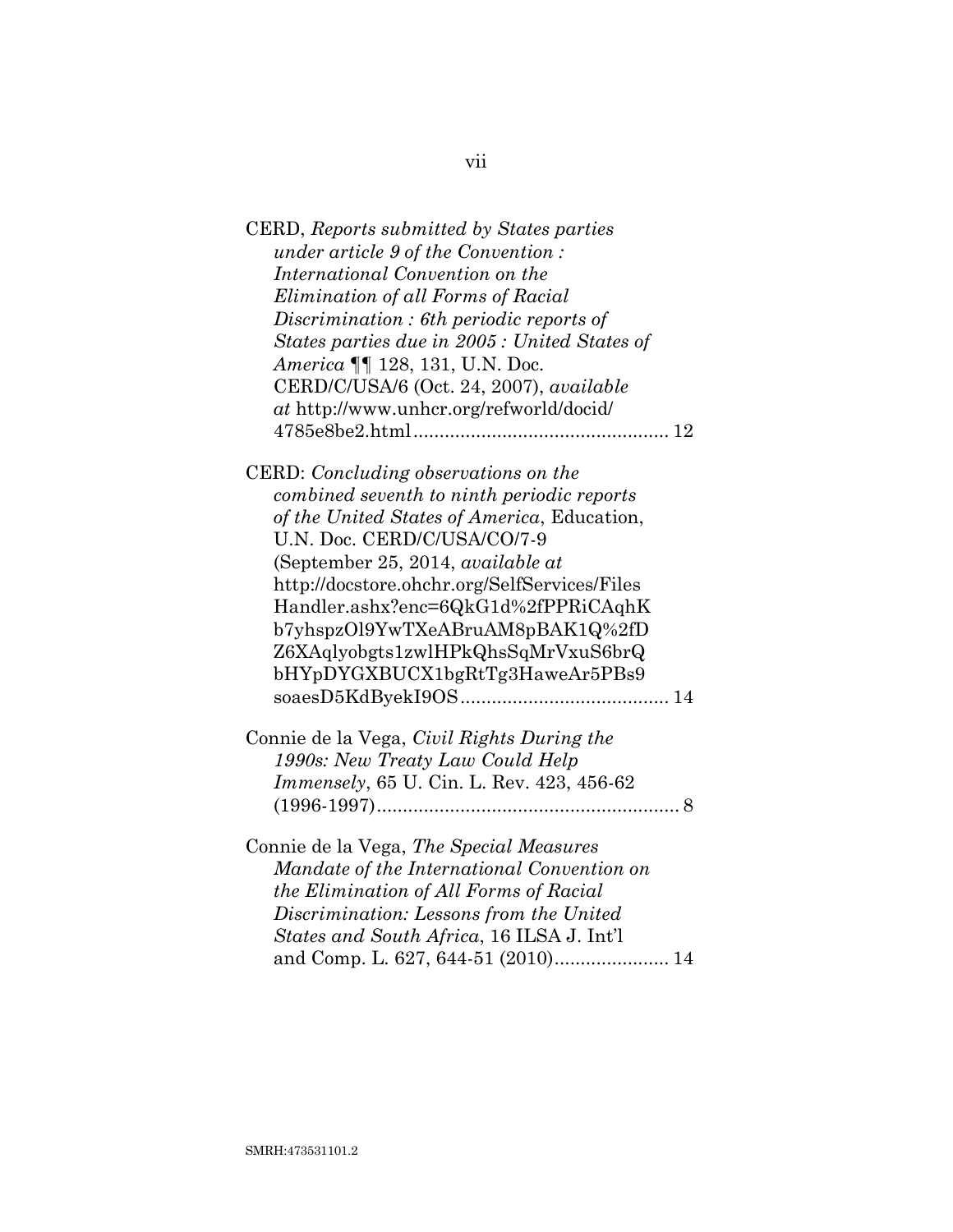| Darren Staloff, <i>Hamilton, Adams, Jefferson:</i><br>The Politics of Enlightenment and the                                                                                                                                                                                                                                                                                     |
|---------------------------------------------------------------------------------------------------------------------------------------------------------------------------------------------------------------------------------------------------------------------------------------------------------------------------------------------------------------------------------|
| Harry A. Blackmun, The Supreme Court and<br><i>the Law of Nations,</i> 104 Yale L.J. 39 $(1994)$ 5                                                                                                                                                                                                                                                                              |
| HRC, Consideration of reports submitted by<br>States parties under article 40 of the<br>Covenant : International Covenant on Civil<br>and Political Rights: concluding<br>observations of the Human Rights<br>Committee : United States of America $\P$ 23,<br>U.N. Doc. CCPR/C/USA/CO/3/Rev.1 (Dec.<br>$18, 2006$ , available at<br>http://www.unhcr.org/refworld/docid/45c30b |
| HRC, Fourth Periodic Report of the United<br><b>States of America to the United Nations</b><br>Human Rights Committee Concerning the<br>International Covenant on Civil and<br><i>Political Rights</i> , 1 39, U.N. Doc.<br>$CCPR/C/USA/4$ (Dec. 30, 2011), <i>available</i><br>at<br>http://www.state.gov/j/drl/rls/179781.htm  16                                             |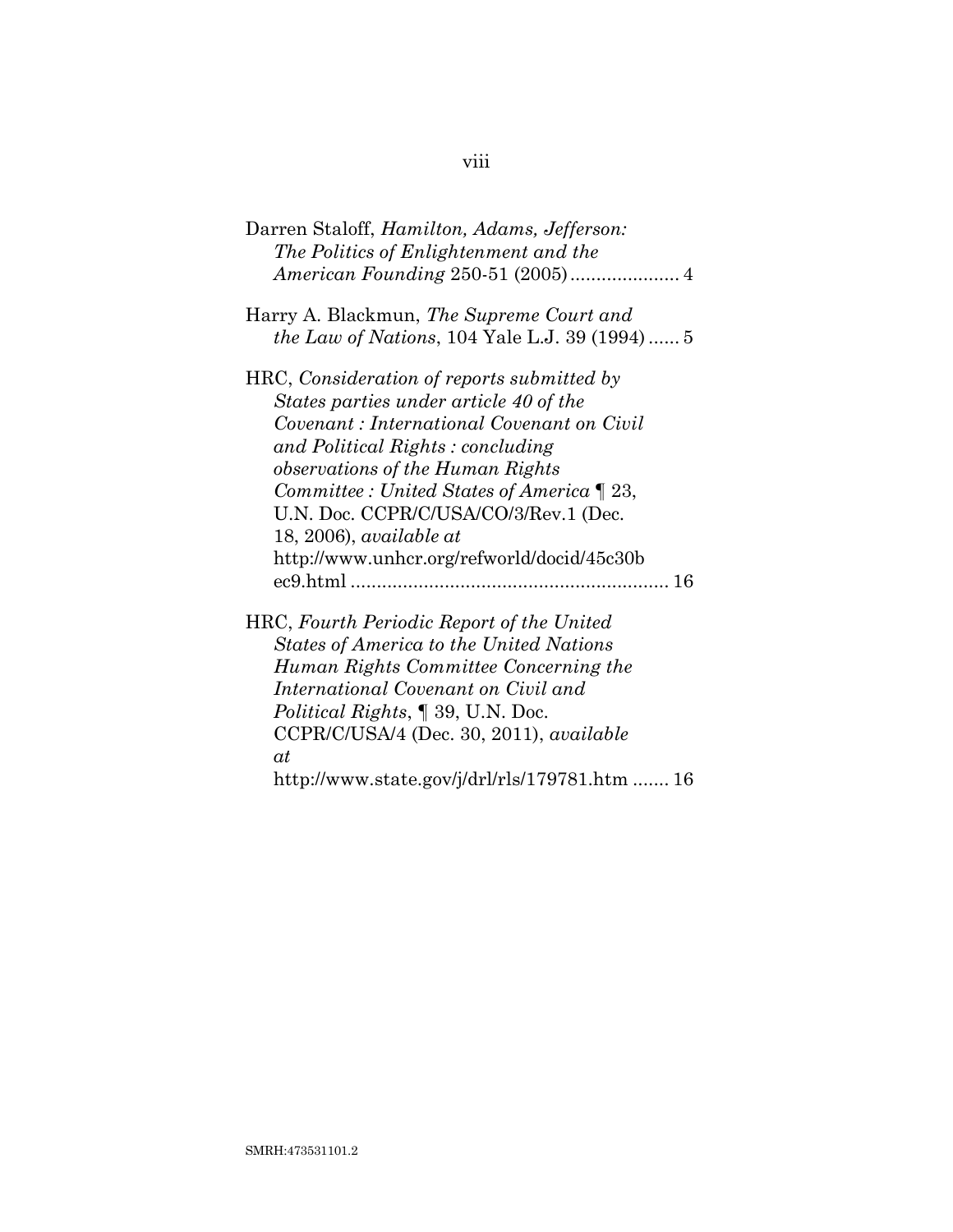| Human Rights Council, Report of the Working                                         |
|-------------------------------------------------------------------------------------|
| Group of experts on people of African                                               |
| Descent: Visit to the United States of                                              |
| America (25 to 29 January 2010),                                                    |
| Summary, U.N. Doc A/HRC/15/18 (Aug. 6,                                              |
| 2010), <i>available at</i> http://daccess-dds-                                      |
| ny.un.org/doc/UNDOC/GEN/G10/152/97/PD                                               |
| F/G1015297.pdf?OpenElement  17, 18                                                  |
| ICCPR, <i>adopted</i> , Dec. 16, 1966, S. Treaty Doc.                               |
| No. 95-20, 999 U.N.T.S. 1717- 9,15,16,25                                            |
| John Adams, A Defence of the Constitutions of<br>Government of the United States of |
| America, Preface, (1787), available at                                              |
| http://www.constitution.org/jadams/ja1_pre                                          |
| .htm (Da Capo Press Reprint ed., last                                               |
|                                                                                     |
| Ruth Bader Ginsburg & Deborah Jones                                                 |
| Merritt, Lecture: Fifty-First Cardozo                                               |
| Memorial Lecture-Affirmative Action: An                                             |
| International Human Rights Dialogue, 21                                             |
|                                                                                     |
| Stephen Breyer, The Court and the World:                                            |
| American Law and the New Global Realities                                           |
|                                                                                     |
|                                                                                     |

Sarah H. Cleveland, *Our International Constitution*, 31 Yale J. Int'l L. 1, 88 (2006)...... [6](#page-18-2)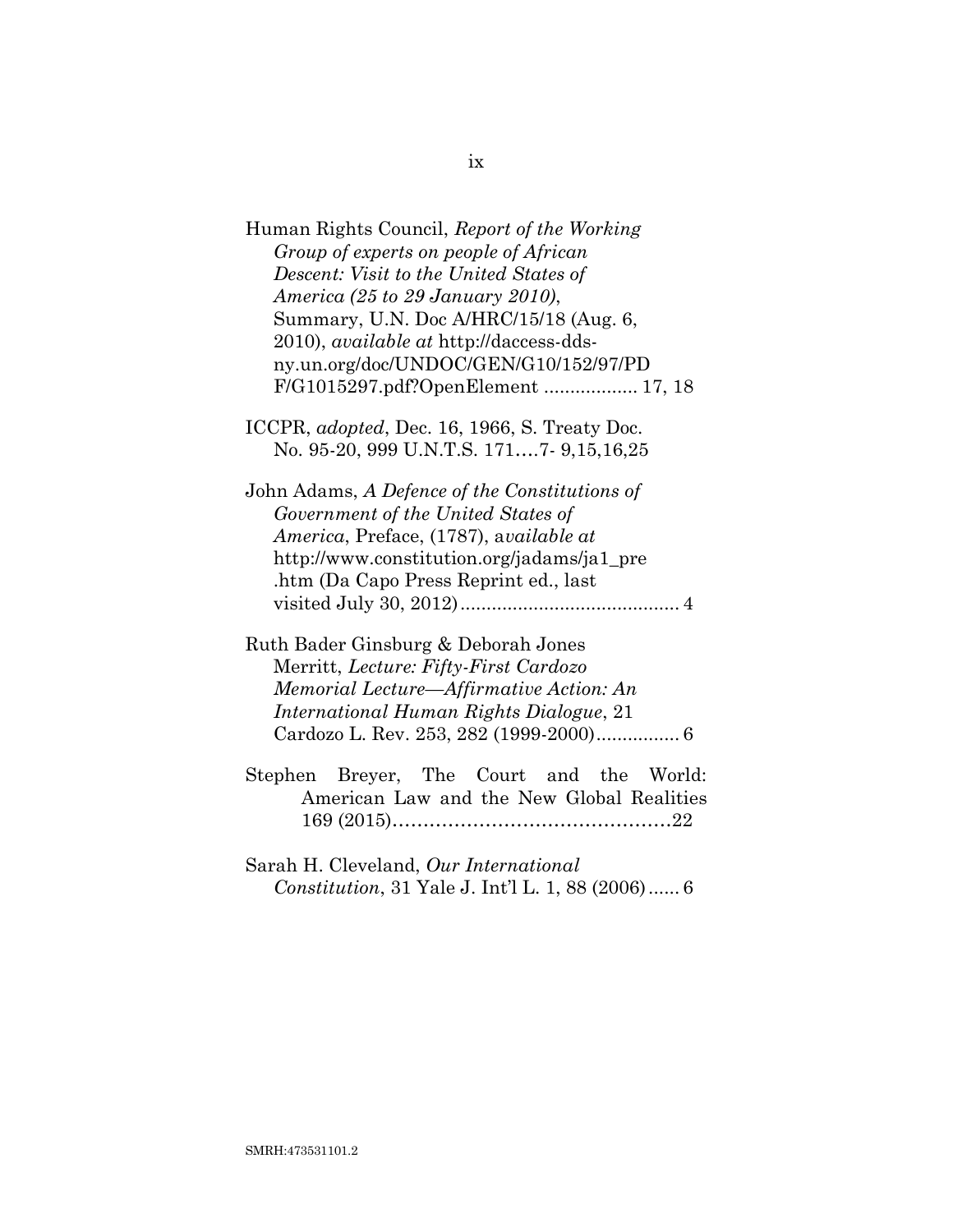| U.N. Office of the High Commissioner for           |  |
|----------------------------------------------------|--|
| Human Rights, Racism, racial                       |  |
| discrimination, xenophobia and related             |  |
| intolerance, CHR Res. 2002/68, U.N. Doc.           |  |
| No. E/CN.4/2002/200 at 287, 290-91 (Apr.           |  |
| 25, 2002), <i>available at http://daccess-dds-</i> |  |
| ny.un.org/doc/UNDOC/GEN/G02/152/72/PD              |  |
| F/G0215272.pdf?OpenElement.  17                    |  |
| U.N.T.C., International Convention on the          |  |
| Elimination of All Forms of Racial                 |  |
| Discrimination, Status as of 22-10-2015,           |  |
| Chapter IV Human Rights, No. 2, available          |  |
| at https://treaties.un.org/Pages/View              |  |
|                                                    |  |
| U.N.T.C., International Covenant on Civil and      |  |
| Political Rights, Status as of 23-10-2015,         |  |
| Chapter IV Human Rights, No. 4, available          |  |
| at https://treaties.un.org/Pages/View              |  |
|                                                    |  |
|                                                    |  |
| UN Comm. on the Elimination of Racial              |  |
| Discrimination (CERD), General                     |  |
| Recommendation No. 32, The meaning and             |  |
| scope of special measures in the                   |  |
| International Convention on the                    |  |
| Elimination of All Forms [of] Racial               |  |
| Discrimination (Gen. Recommendation                |  |
| No. 32), U.N. Doc. No. CERD/C/GC/32 24             |  |
| $(Sept. 24, 2009)$ , <i>available at</i>           |  |
| http://www.unhcr.org/refworld/docid/4adc3          |  |
|                                                    |  |

x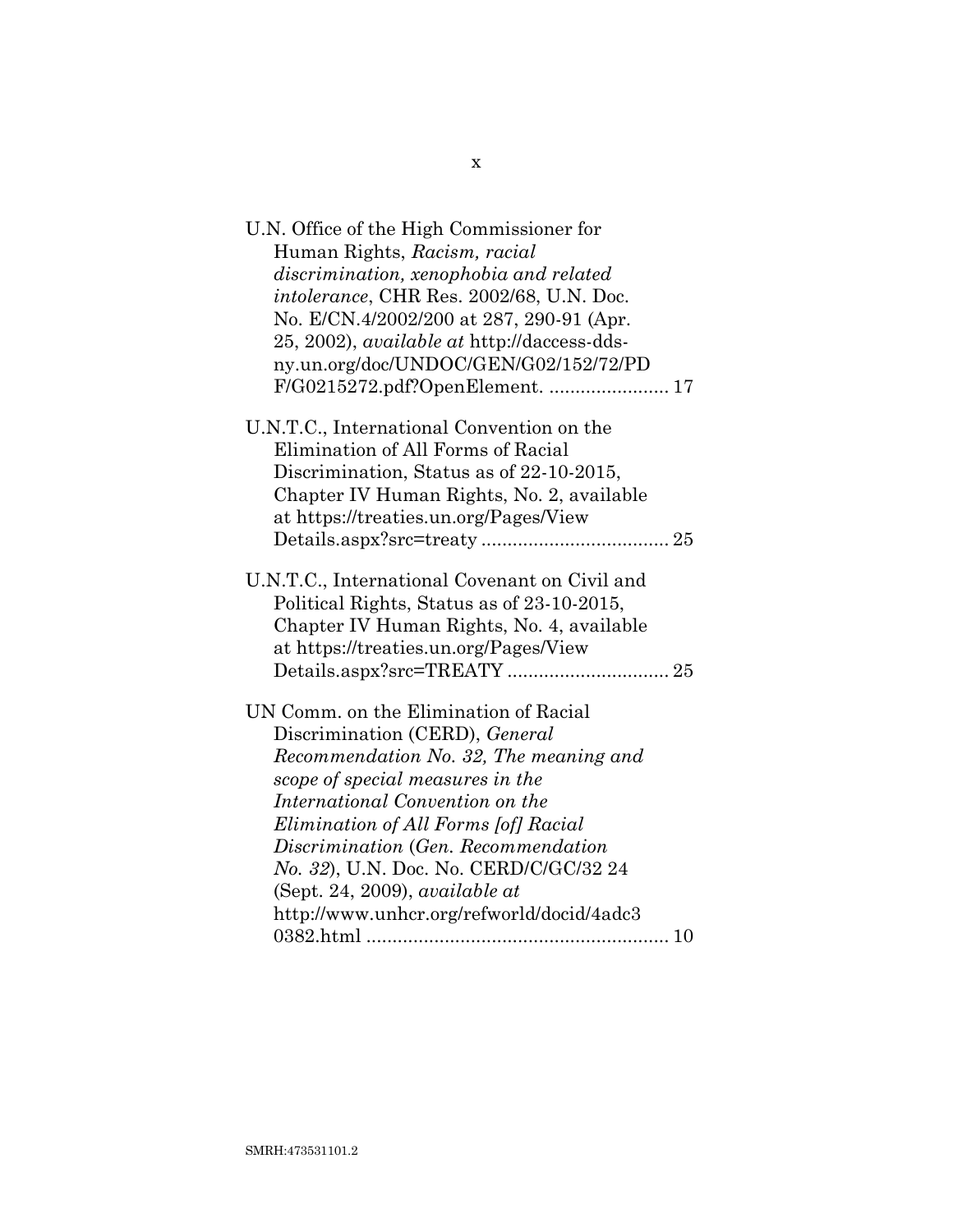UN Office of the High Commissioner for Human Rights, *Fact Sheet No. 30, The United Nations Human Rights Treaty System: An introduction to the core human rights treaties and the treaty bodies*, June 2005, No. 30, at 15, 17-23, *available at* http://www.unhcr.org/refworld/docid/47947 7490.html ...................................................... [9,](#page-21-1) [10](#page-22-1)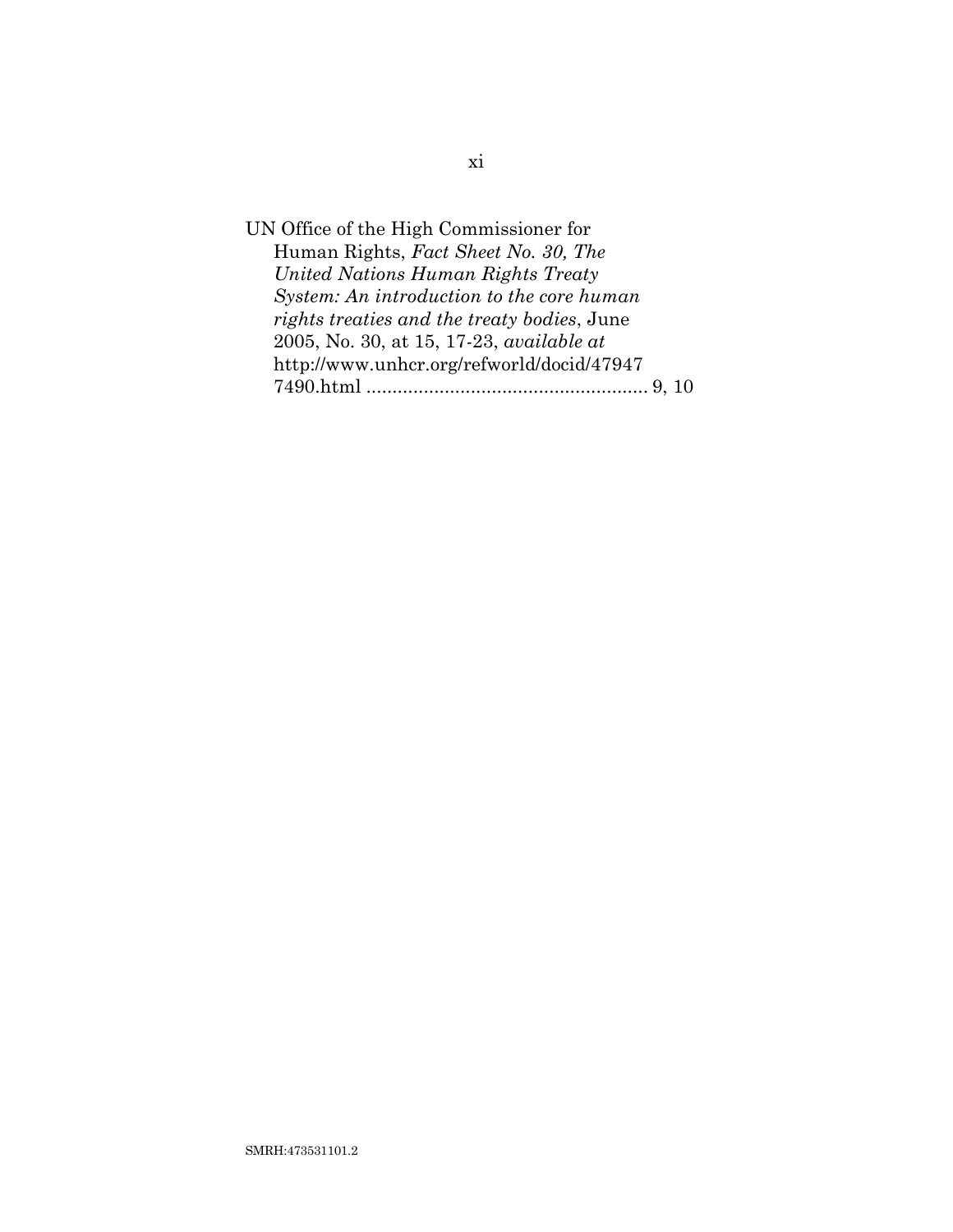## **AMICUS CURIAE BRIEF ON BEHALF OF RESPONDENTS UNIVERSITY OF TEXAS AT AUSTIN, ET AL.**

### **STATEMENT OF INTEREST<sup>1</sup>**

Human Rights Advocates, Poverty & Race Research Action Council, The Advocates for Human Rights, the University of Minnesota Human Rights Center, and the US Human Rights Network hereby request that this Court consider the present brief pursuant to Supreme Court Rule 37.2(a) in support of respondents. The interests of *amici* are described in detail in the Appendix.

<span id="page-13-0"></span>*Amici* urge the Court to consider international law, including the United States' treaty obligations, when applying the standards of the United States Constitution. These standards are part of United States law pursuant to the Supremacy Clause, and they provide for the use of "special measures" (the international law term for affirmative action) when needed to attain equality with respect to rights. Also addressed are the law and practice of other countries, which likewise affirm the use of considerations of race in higher education admissions decisions. The international and treaty standards support the University of Texas' argument that their criteria are closely tailored to furthering a

<sup>1</sup> Letters from all counsel consenting to the filing of this brief have been filed with the Clerk of the Court. Counsel for a party did not author this brief in whole or in part. No other person or entity, other than *amici curiae*, their members, or their counsel made a monetary contribution to the preparation and submission of this brief.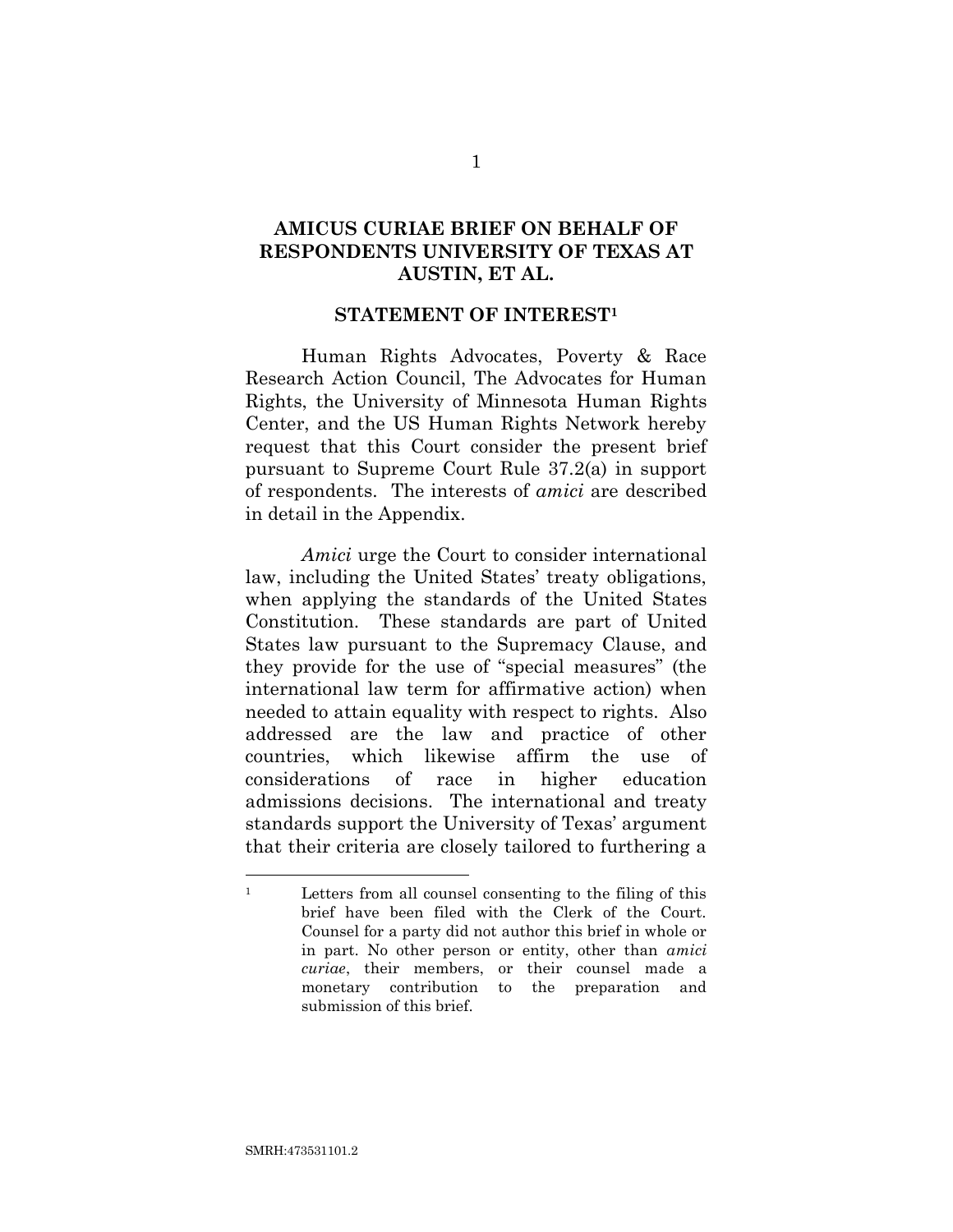compelling state interest justifying the use of race as part of their holistic admissions program to meet the strict scrutiny requirement.

## **SUMMARY OF ARGUMENT**

International law and opinion have informed the law of the United States since the adoption of the Declaration of Independence. The Founders were greatly influenced by international legal and social thought, and throughout the history of the United States, courts have referred to international standards when considering the constitutionality of certain practices.

In this case, holistic consideration of race in admissions decisions to universities is consistent with the United States' treaty obligations as well as international practice, which makes it all the more compelling. Indeed, the review bodies for two treaties that the United States is party to have urged the United States to undertake special and remedial measures to eradicate *de facto* discrimination in schools. Other independent international law experts have counseled the United States to do the same. The European Court of Justice and the national courts of other countries have also upheld affirmative action measures in relation to addressing racial disparities in higher education. The international treaties and practice support the University of Texas's approach to admissions and they should be considered when assessing its validity under the Fourteenth Amendment.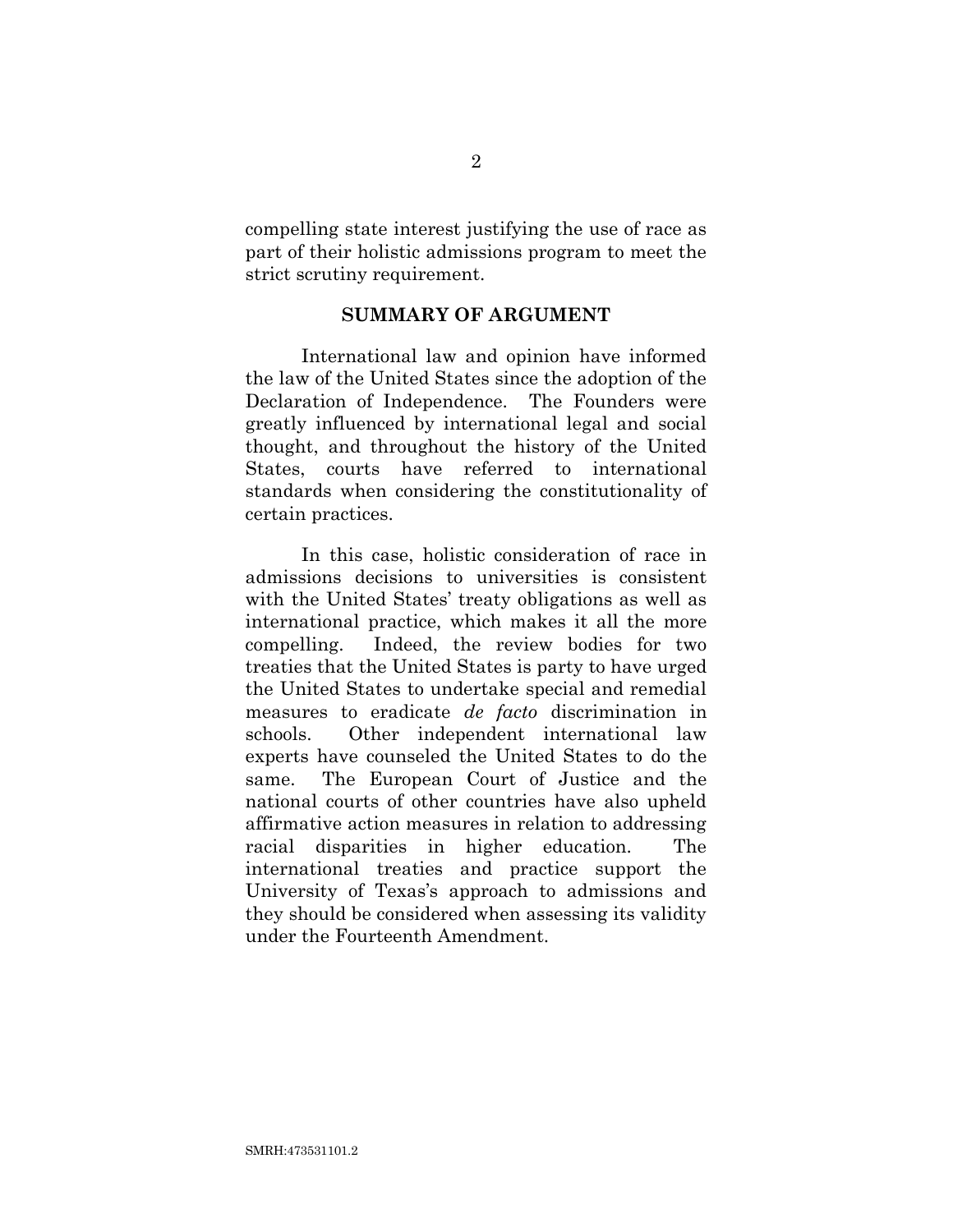#### **ARGUMENT**

#### **I.**

## **INTERNATIONAL AND COMPARATIVE FOREIGN LAW ARE RELEVANT TO THE SUPREME COURT'S CONSIDERATION OF THE CONSTITUTIONALITY OF THE UNIVERSITY OF TEXAS' ADMISSIONS PROGRAM**

While the constitutionality of the University of Texas's undergraduate admissions program is largely bound up in domestic law and Fourteenth Amendment jurisprudence, examining the permissibility of holistic considerations of race in admissions decisions <sup>2</sup> in the international context would continue the Court's "longstanding practice" of looking at international and foreign law to affirm and inform constitutional interpretation. *Graham v. Florida*, 130 S. Ct. 2011, 2033 (2010).

The Declaration of Independence itself speaks to the significance of other nations:

> <span id="page-15-1"></span><span id="page-15-0"></span>When in the Course of human events, it becomes necessary for one people to

<sup>2</sup> This terminology is used interchangeably with "affirmative action," both of which are referenced in the Fifth Circuit decision of *Fisher v. University of Texas at Austin*, 631 F.3d 213, 239, 242 (5th Cir. 2011), and by the University of Texas throughout its brief in that case. Br. for Appellees, *Fisher v. Univ. of Tex. at Austin*, 631 F.3d 213, 239, 242 (2011) (No. 09-50822) (2010 WL 2624785). The treaties that the United States is party to refer to this concept as "special measures" and "remedial steps."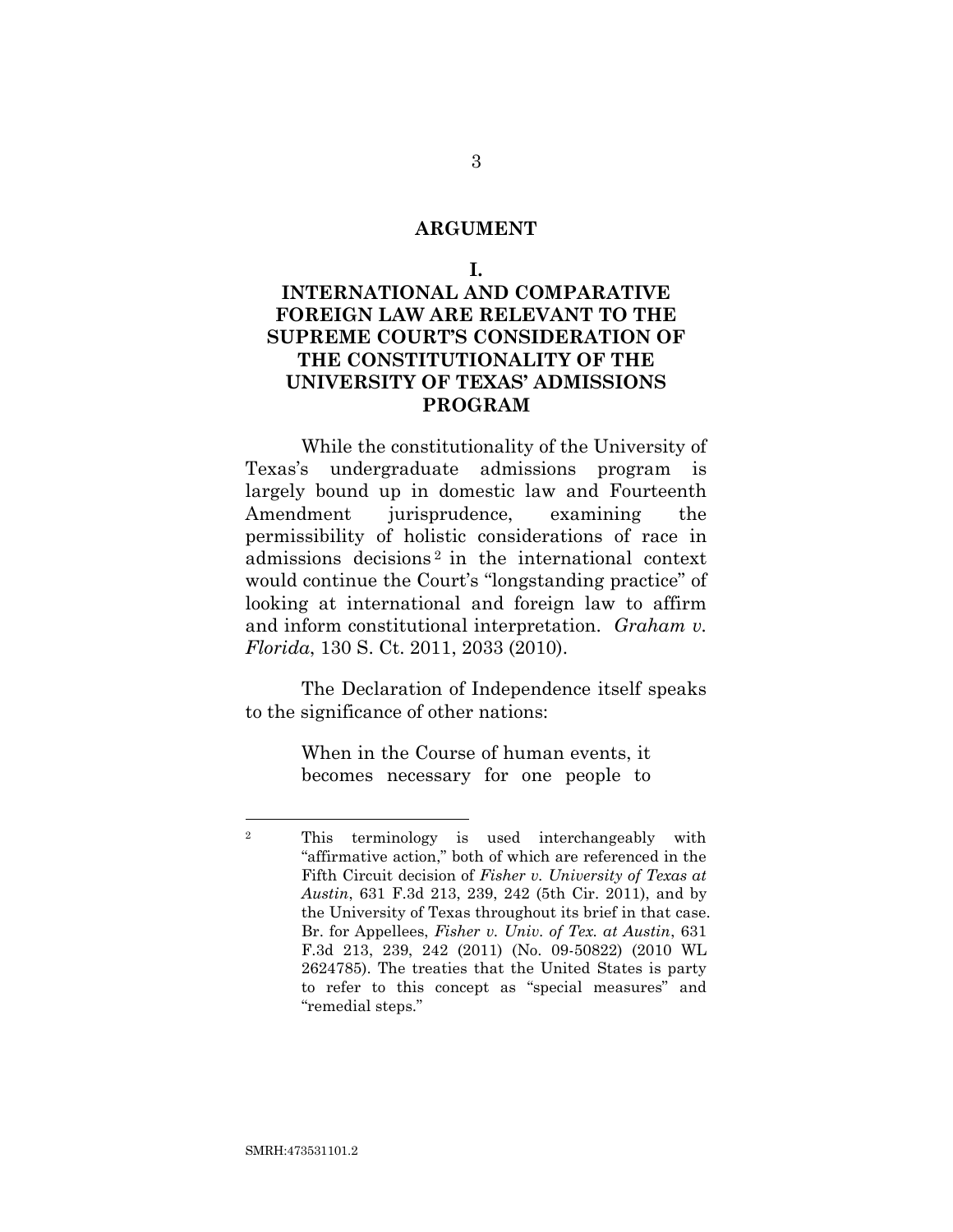dissolve the political bands which have connected them with another, and to assume among the powers of the earth, the separate and equal station to which the Laws of Nature and of Nature's God entitle them, a *decent respect to the opinions of mankind* requires that they should declare the causes which impel them to the separation.

<span id="page-16-0"></span>The Declaration of Independence para. 1 (U.S. 1776) (emphasis added).

<span id="page-16-1"></span>Thomas Jefferson, drafter of the Declaration of Independence, had a keen appreciation for international opinion and law. He had a broad understanding of eighteenth century political thought, and was greatly influenced by European Enlightenment philosophers and their understanding of ancient Greek democracy and the Roman Republic. *See* Darren Staloff, *Hamilton, Adams, Jefferson: The Politics of Enlightenment and the American Founding* 250-51 (2005). John Adams too understood the need to select the best the world had to offer in order to create a better government, and he believed that international opinion should inform the new nation's laws and institutions. *See* John Adams, *A Defence of the Constitutions of Government of the United States of America*, Preface, (1787), a*vailable at* http://www.constitution.org/ jadams/ja1\_pre.htm (Da Capo Press Reprint ed., last visited July 30, 2012).

<span id="page-16-2"></span>In urging courts to afford the requisite "decent respect to the opinions of mankind" Justice Blackmun explained that: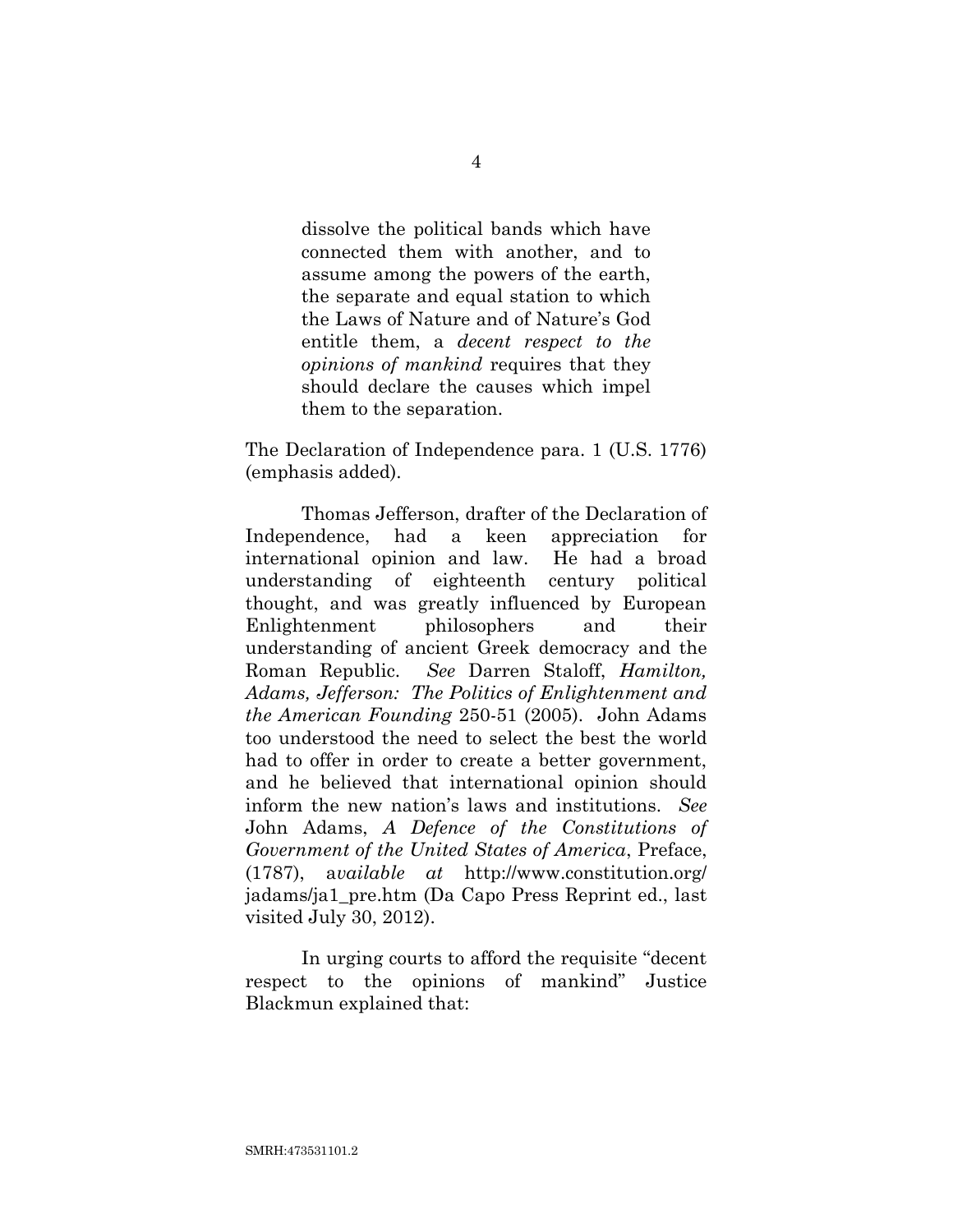[T]he early architects of our Nation understood that the customs of nations– the global opinions of mankind–would be binding upon the newly forged union. John Jay, the first Chief Justice of the United States, observe . . . that the United States "had, by taking a place among the nations of the earth, become amenable to the laws of nations."

<span id="page-17-3"></span>Harry A. Blackmun, *The Supreme Court and the Law of Nations*, 104 Yale L.J. 39, (1994) (footnotes omitted). This Court has recognized that history and noted that:

> For two centuries we have affirmed that the domestic law of the United States recognizes the law of nations. It would take some explaining to say now that federal courts must avert their gaze entirely from any international norm intended to protect individuals.

<span id="page-17-2"></span>*Sosa v. Alvarez-Machain*, 542 U.S. 692, 729-30 (2004) (citations omitted).

<span id="page-17-1"></span><span id="page-17-0"></span>In recent decisions, the Court has referred to international standards and has invoked U.S. treaty obligations, particularly when human rights issues arise. *Roper v. Simmons*, 543 U.S. 551, 576-77 (2005) (citing the United Nations Convention on the Rights of the Child as well as other nations' practices in abolishing juvenile death penalty); *see also Lawrence v. Texas*, 539 U.S. 558, 573 (2003) (referencing a decision from the European Court of Human Rights in finding Texas's sodomy law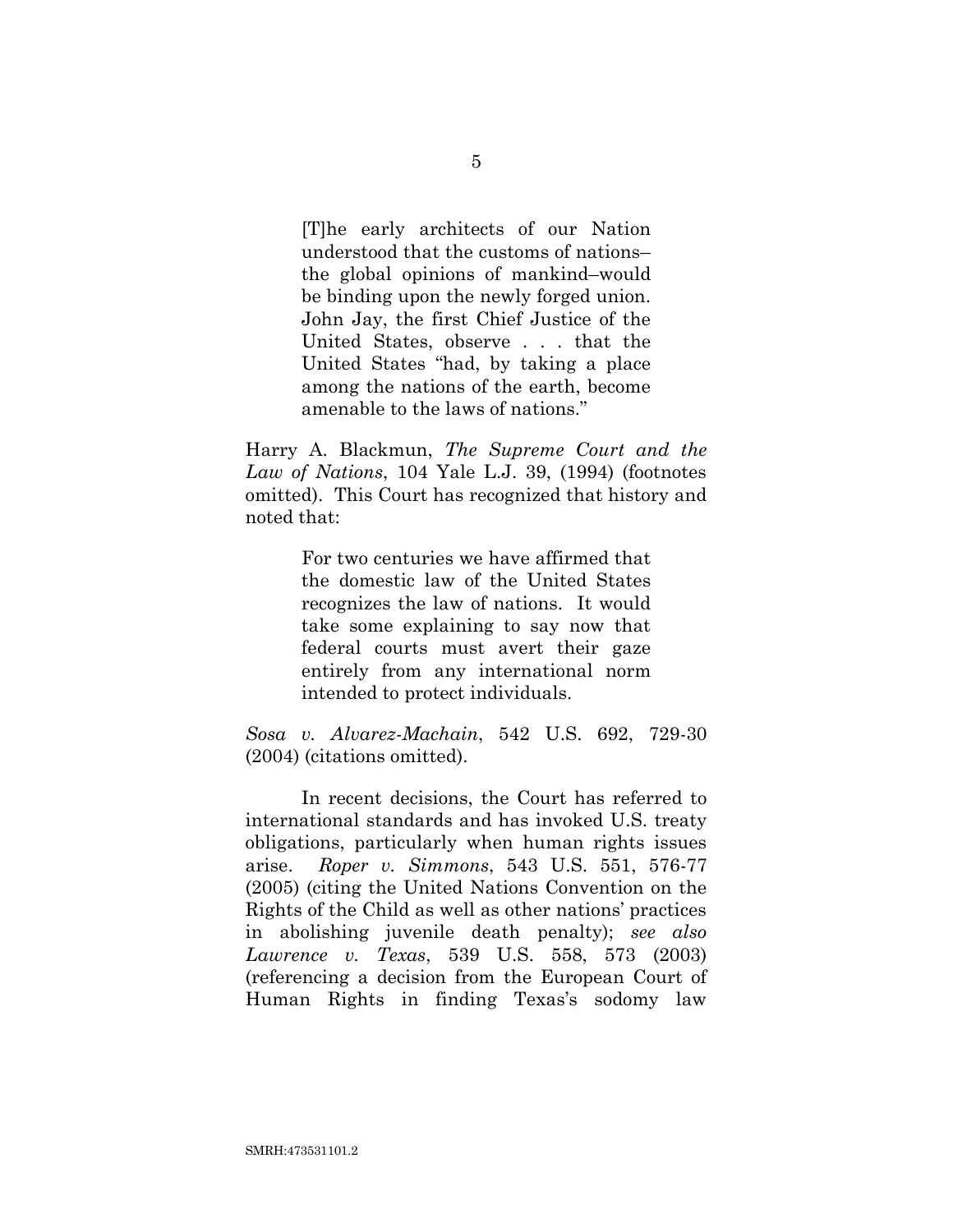<span id="page-18-2"></span>unconstitutional); Sarah H. Cleveland, *Our International Constitution*, 31 Yale J. Int'l L. 1, 88 (2006) (describing this Court's cases as demonstrating "a longstanding tradition of relying on international law to inform constitutional meaning"). Thus, the Court recognizes the relevance of international law even when it is not directly binding. The relevance is even stronger in situations where the United States is party to a pertinent treaty.

<span id="page-18-1"></span><span id="page-18-0"></span>Members of the Court have invoked international legal obligations in discussions of raceconscious policies in higher education, in particular. *Grutter v. Bollinger*, 539 U.S. 306, 344 (2003) (Ginsburg, J., concurring). In *Grutter*, the concurrence explained that the Court's decision to uphold the University of Michigan Law School's raceconscious admissions program comported with the United States' obligations under The Convention on the Elimination of All Forms of Racial Discrimination (CERD) to enact 'special and concrete measures' to guarantee equal protection and enjoyment of human rights for all races. *Id.* (citation omitted); *see also* Ruth Bader Ginsburg & Deborah Jones Merritt, *Lecture: Fifty-First Cardozo Memorial Lecture—Affirmative Action: An International Human Rights Dialogue*, 21 Cardozo L. Rev. 253, 282 (1999-2000) ("[C]omparative analysis emphatically is relevant to the task of interpreting constitutions and enforcing human rights. We are the losers if we neglect what others can tell us about endeavors to eradicate bias against women, minorities, and other disadvantaged groups."). Particularly with respect to the CERD and the International Covenant on Civil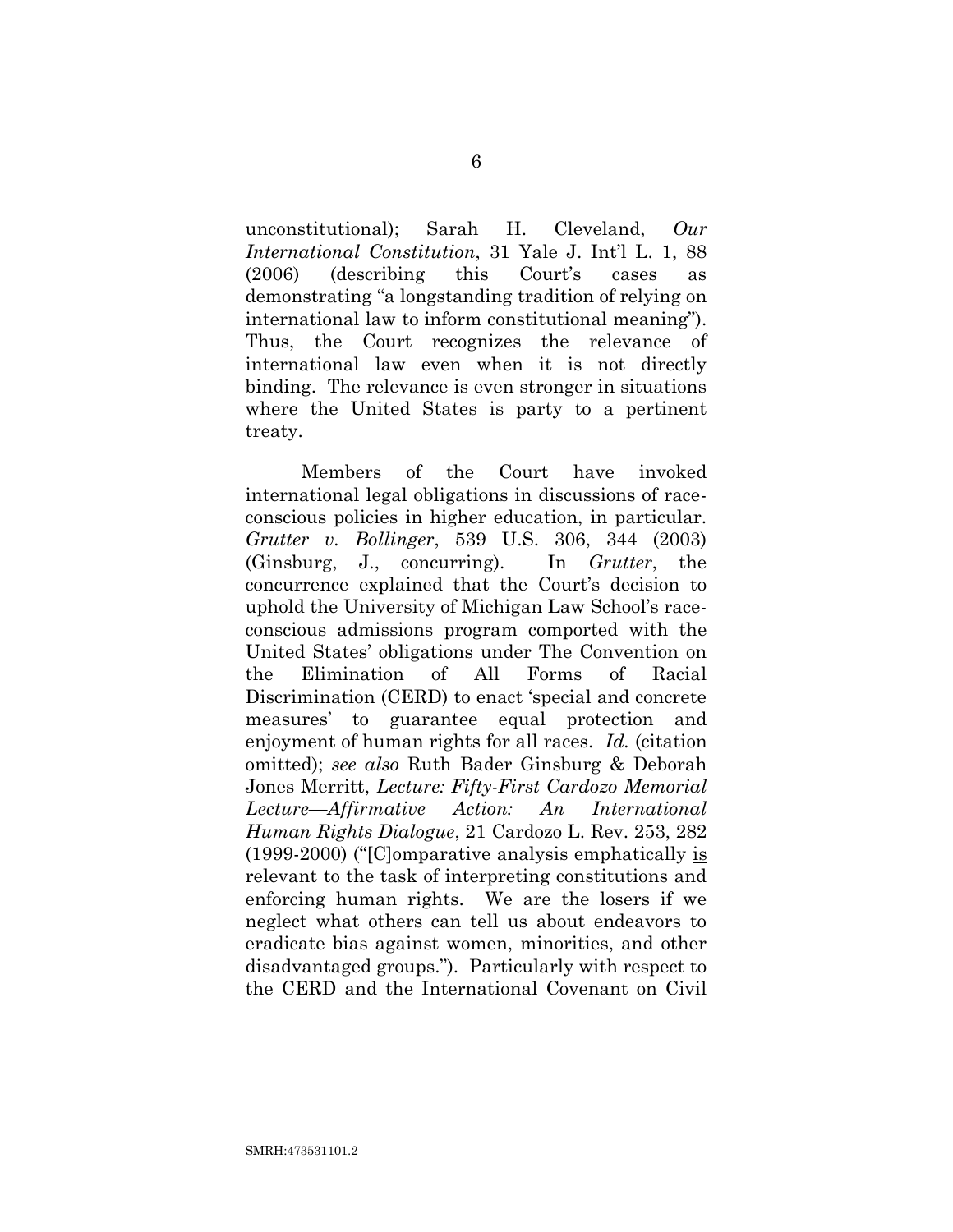and Political Rights (ICCPR), treaties which the United States has ratified, the United States has assumed international legal obligations that should inform the Court's analysis here.

## **CONSIDERATIONS OF RACE IN ADMISSIONS DECISIONS ARE CONSISTENT WITH THE UNITED STATES' INTERNATIONAL HUMAN RIGHTS COMMITMENTS**

A. Human Rights Treaties Ratified by the United States Require the Adoption of Race-Conscious Measures

The United States has ratified two international human rights treaties that support, and indeed require, the race-conscious measures that are at issue in this case: the CERD and the ICCPR. Under the Supremacy Clause of the Constitution, these treaties are the supreme law of the land, U.S. Const., art. VI, cl. 2, and state and local government share responsibility with the federal government for upholding the United States' human rights treaty commitments. <sup>3</sup> The ratification of these treaties

**II.**

<span id="page-19-1"></span><span id="page-19-0"></span><sup>3</sup> In ratifying CERD and the ICCPR, the United States attached an understanding setting forth a division of labor between federal, state and local government for domestic implementation. 140 Cong. Rec. S7634-02 (daily ed. June 24, 1994) (U.S. reservations, declarations, and understandings, CERD); 138 Cong. Rec. S4781-01 (daily ed. Apr. 2, 1992) (U.S. reservations, declarations, and understandings, ICCPR). The record notes that the United States would implement the Conventions "to the extent that it exercises jurisdiction over the matters covered therein, and otherwise by the state and local governments. To the extent that state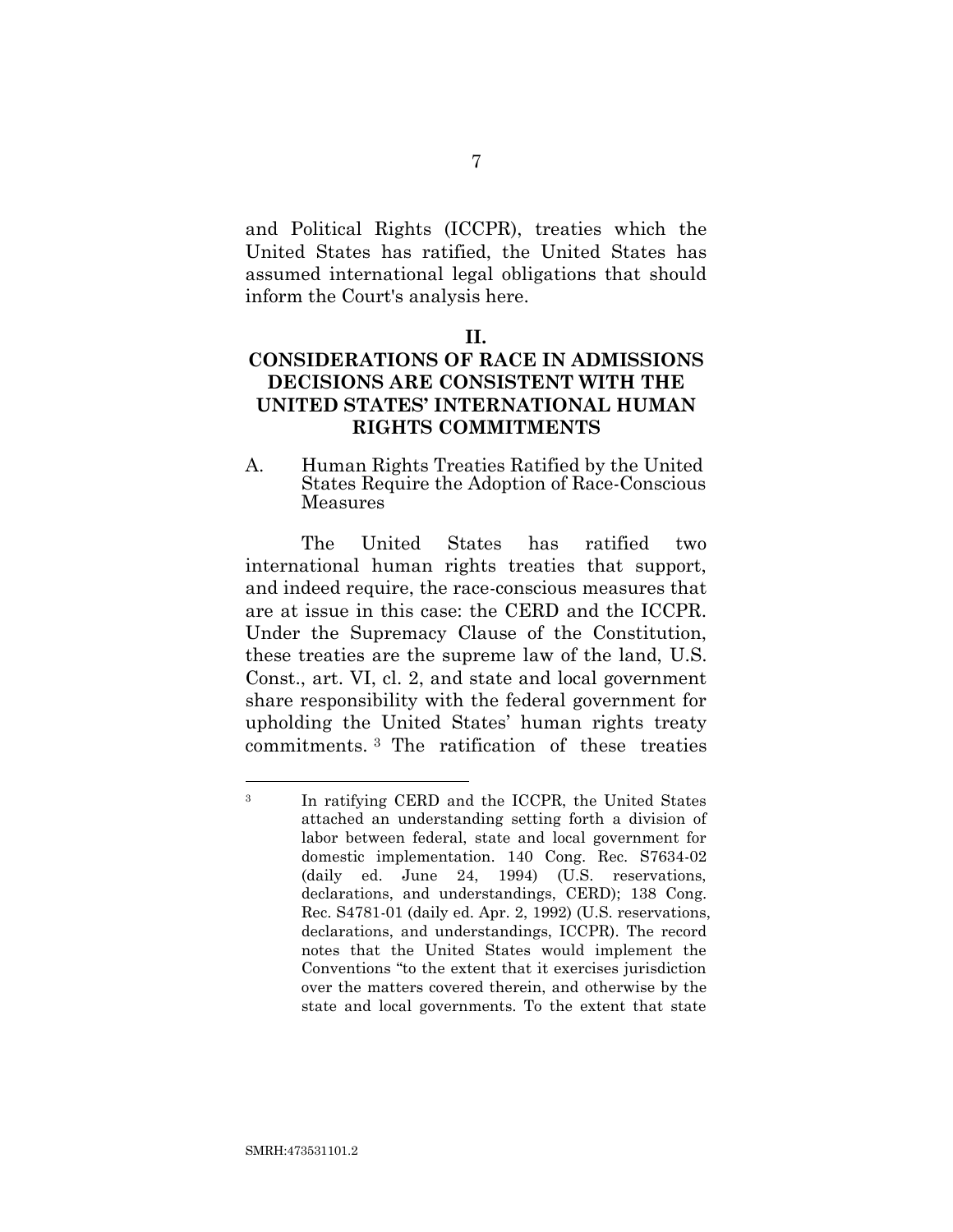creates binding international legal obligations for the United States to uphold and implement the principles of the CERD and the ICCPR, and it makes the provisions of the treaty the law of the land.<sup>4</sup>

### <span id="page-20-3"></span>*1. Considerations of Race Are Consistent with the CERD*

CERD was ratified by the U.S. in 1994, and obligates parties to the treaty "to adopt all necessary measures for speedily eliminating racial discrimination in all its forms and manifestations" and to "undertake to prevent, prohibit and eradicate all [racially discriminatory] practices." CERD, Preamble & art. 3, *adopted*, Dec. 21, 1965, S. Treaty Doc. No. 95-18, 660 U.N.T.S. 195.

CERD requires state parties to take affirmative steps to accomplish these goals. Article 1(4) states that:

<span id="page-20-2"></span><span id="page-20-1"></span><span id="page-20-0"></span>and local governments exercise jurisdiction over such matters, the Federal Government shall, as necessary, take appropriate measures to ensure the fulfillment of this Convention." 140 Cong. Rec. S7634-02, at § II.

<span id="page-20-4"></span><sup>4</sup> In considering the treaties for this purpose, this Court need not address the issue of whether the treaty provisions are self-executing or the validity of the "nonself-executing" declarations that accompany some of the treaties. For background and legislative history of the declarations, *see* Connie de la Vega, *Civil Rights During the 1990s: New Treaty Law Could Help Immensely*, 65 U. Cin. L. Rev. 423, 456-62 (1996-1997). Courts have applied treaty provisions in defensive postures without considering whether they are self-executing. *See United States v. Rauscher*, 119 U.S. 407, 430 (1886); *United States v. Alvarez-Machain*, 504 U.S. 655, 669-70 (1992), *rev'd on other grounds*, *Sosa v. Alvarez-Machain*, 542 U.S. 692 (2004).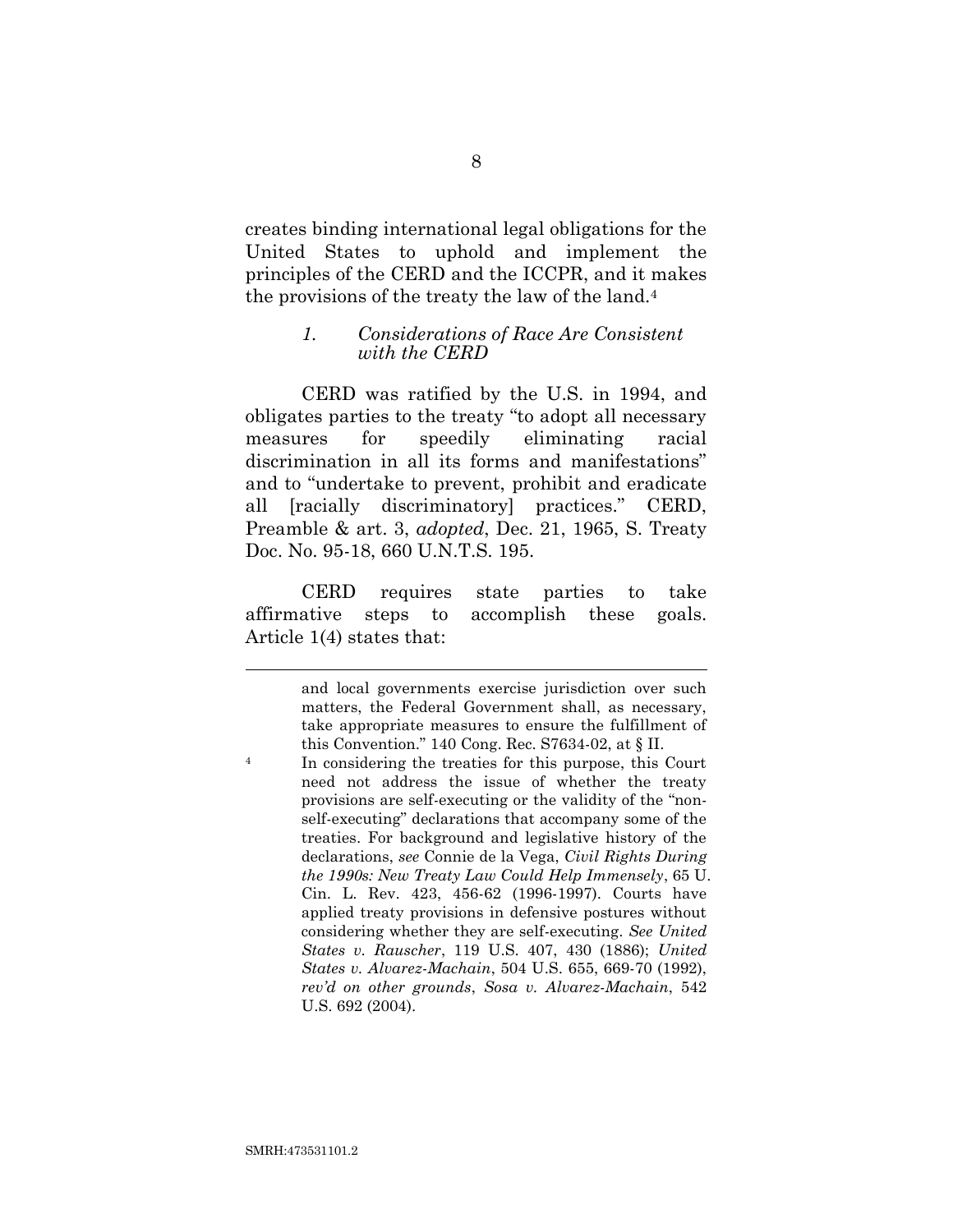Special measures taken for the sole purpose of securing adequate advancement of certain racial or ethnic groups or individuals requiring such protection as may be necessary in order to ensure such groups or individuals equal enjoyment or exercise of human rights and fundamental freedoms shall not be deemed racial discrimination.

<span id="page-21-0"></span>*Id.* art 1(4). Article 2(2) reiterates this requirement, providing that States shall take "special and concrete measures" to help guarantee full freedom and protection under the law for groups and individuals of all races. *Id*. art. 2(2). These special measures are limited in that they cannot lead to "unequal or separate rights for different racial groups," and are to end after the intended objectives have been achieved. *Id.* art. 2(2); art. 1(4).

The CERD treaty body, the CERD Committee, <sup>5</sup> has explained that special measures

<span id="page-21-1"></span> <sup>5</sup> In ratifying the CERD and ICCPR, the U.S. accepted the obligation to submit to periodic review by the independent experts charged with monitoring treaty compliance ("the treaty bodies"). For CERD, the treaty body is the Committee on the Elimination of Racial Discrimination (CERD Committee). For the ICCPR, the treaty body is the Human Rights Committee. The review process entails the submission of a report by the state concerning the steps it has taken domestically to implement the treaty's provisions. The treaty body reviews this report, and then issues a set of recommendations calling attention to areas of concern with regard to that state's compliance. UN Office of the High Commissioner for Human Rights, *Fact Sheet No. 30, The United Nations Human Rights Treaty*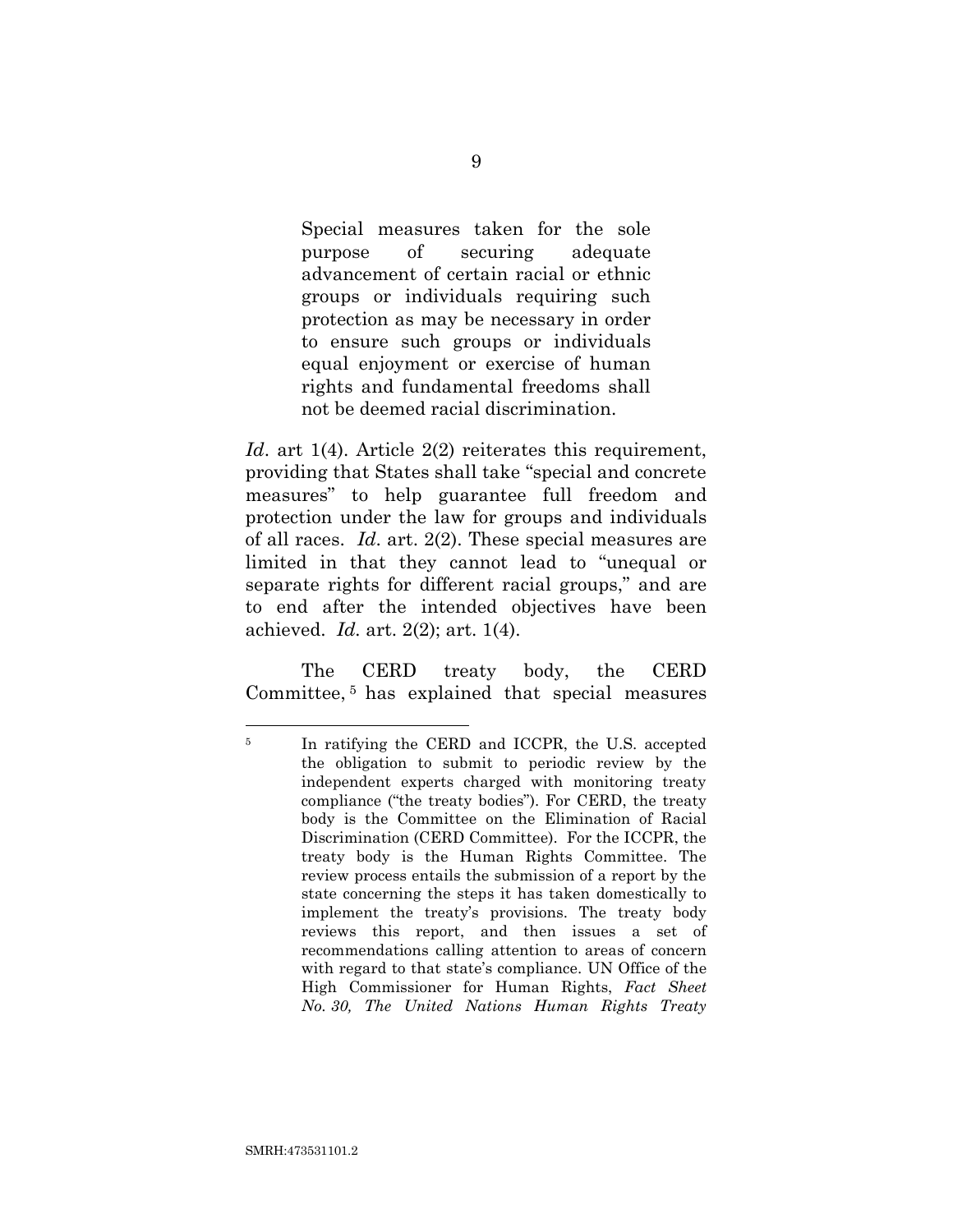<span id="page-22-0"></span>should include laws, policies, or practices that can affect areas such as housing, education, employment, and general participation in public life. UN Comm. on the Elimination of Racial Discrimination (CERD), *General Recommendation No. 32, The meaning and scope of special measures in the International Convention on the Elimination of All Forms [of] Racial Discrimination* (*Gen. Recommendation No. 32*), U.N. Doc. No. CERD/C/GC/32 24 (Sept. 24, 2009), *available at* http://www.unhcr.org/refworld/ docid/4adc30382.html. These laws or policies should be implemented by parties to address the situation of disfavored groups, and should work towards both *de jure* and *de facto* equality for all races. *Id.* ¶ 22. The obligation for parties to "secure human rights and fundamental freedoms on a nondiscriminatory basis" requires that parties address not just intentional discrimination, but also discriminatory effects. *Id.* ¶ 14. Such affirmative or positive actions should be "appropriate to the situation to be remedied, be legitimate, necessary in a democratic society, respect the principles of fairness and proportionality, and be temporary." *Id.* ¶ 16. The emphasis of the programs adopted as special measures should be to "correct[] present disparities and . . . prevent[] further imbalances from arising." *Id.* ¶ 22.

> <span id="page-22-1"></span>*System: An introduction to the core human rights treaties and the treaty bodies*, June 2005, No. 30, at 15, 17-23, *available at* http://www.unhcr.org/refworld/docid/ 479477490.html. The treaty bodies also issue comments called General Comments or General Recommendations setting forth their definitive interpretation of the various treaty provisions. *Id.* at 29. By their nature, General Comments apply to all states parties.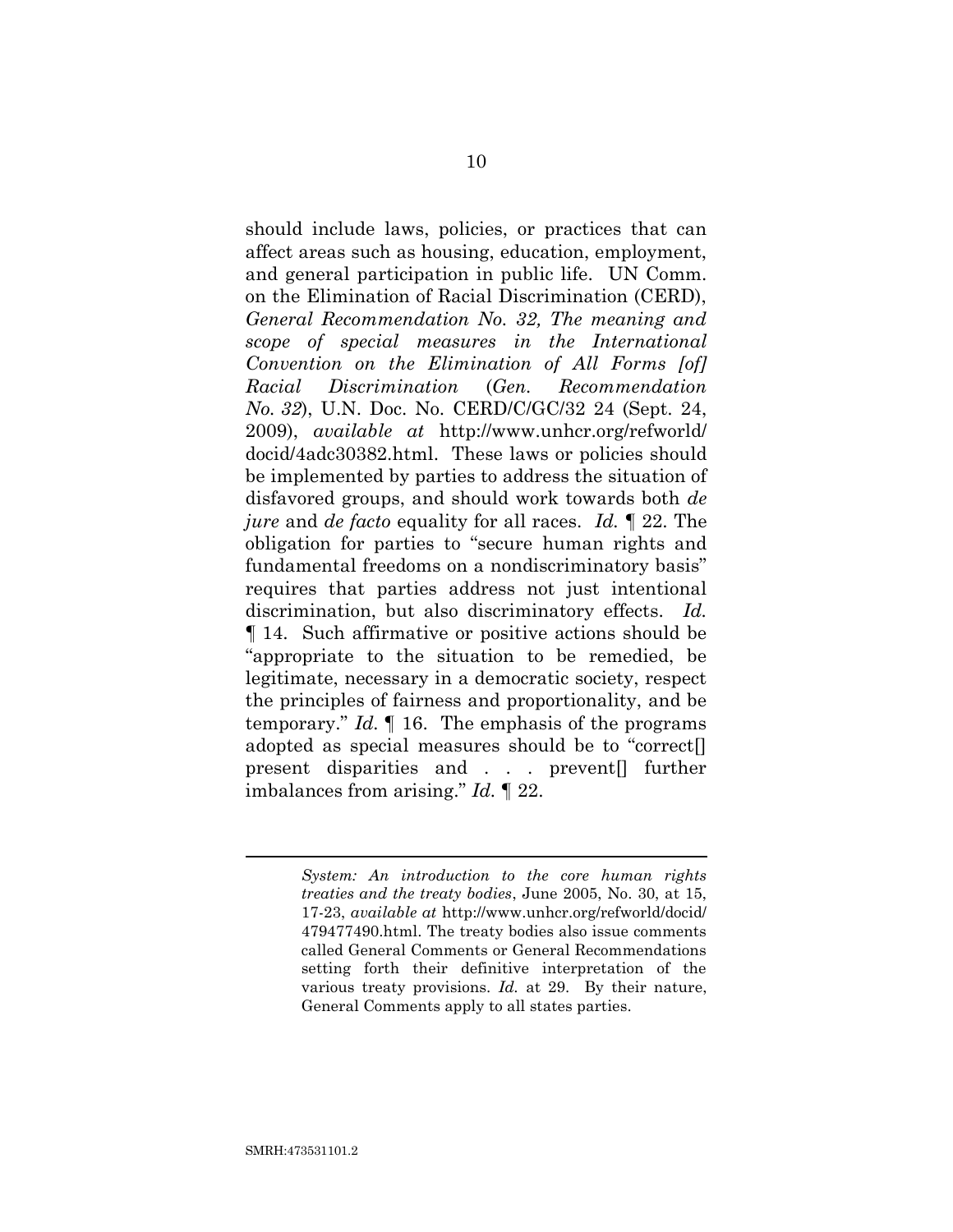<span id="page-23-2"></span><span id="page-23-0"></span>When reviewing countries' compliance with the convention, the CERD Committee has often raised the importance of special measures, particularly in the field of education. *See, e.g.*, CERD*, Report of the Committee on the Elimination of Racial Discrimination*, 50th Sess., Supp. No. 18, ¶ 394, U.N. Doc. A/50/18 (Sept. 22, 1995), *available at* http://www.unhcr.org/refworld/docid/ 453779970.html ("The Committee strongly recommends that [Mexico] make an increased effort in promoting affirmative measures in the field of education and training."); CERD, *Report of the Committee on the Elimination of Racial Discrimination*, 52nd Sess., Supp. No. 18, ¶ 94, U.N. Doc. A/52/18 (Sept. 26, 1997), *available at* http://www.unhcr.org/refworld/docid/45c30c767.html (urging Guatemala to increase efforts "to promote affirmative measures in the fields of education and training"). Requests for states to initiate or enhance special measures to promote greater equality in education are common in the CERD Committee's annual reports.

<span id="page-23-1"></span>Importantly, the Committee has also made numerous references to concerns about access to higher education in particular, underscoring the recognition that inequalities at the university level are within the purview of the treaty, and that addressing those inequalities is part of the parties' legal obligations. *See, e.g.,* CERD, *Report of the Committee on the Elimination of Racial Discrimination*, 51st Sess., Supp. No. 18, ¶ 503, U.N. Doc. A/51/18 (Sept. 30, 1996) *available at* http://www.unhcr.org/refworld/docid/3f52efba4.html (recommending that Namibia adopt "[a]ffirmative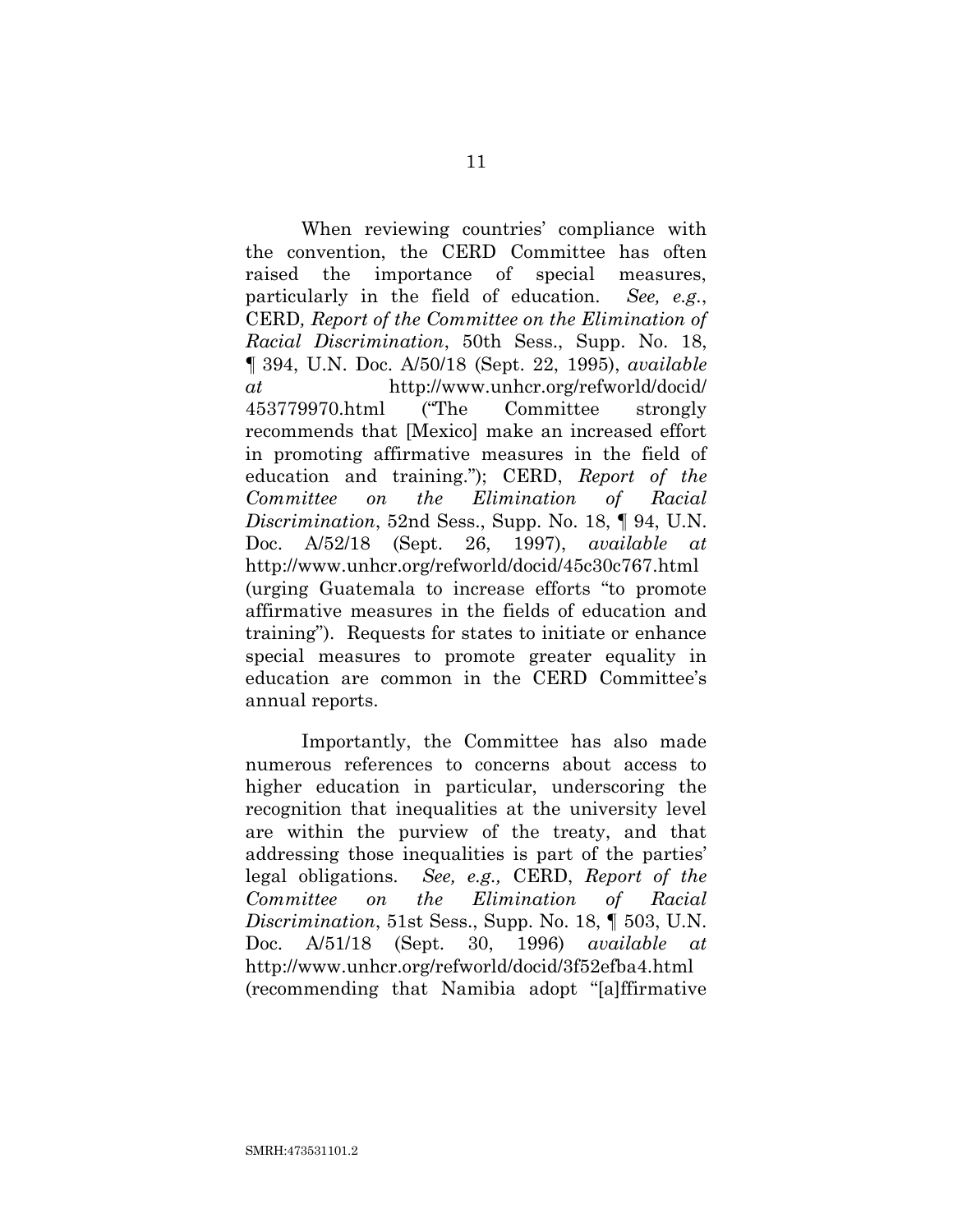<span id="page-24-0"></span>measures . . . to overcome vestiges of the past that still hamper the possibilities for black people, including vulnerable groups among them, to have access to secondary and higher education . . . ."); CERD, *Report of the Committee on the Elimination of Racial Discrimination*, 71st Sess., ¶ 280, U.N. Doc A/62/18 (Oct. 1, 2007) *available at* http://www.unhcr.org/refworld/docid/473424062.html (urging the Former Yugoslav Republic of Macedonia to "intensify its efforts to reduce the high dropout rate in the secondary and higher levels of education among ethnic Albanian and Turkish children"); *Id.* ¶ 220 ("[Israel] should ensure that access to higher education is ensured for all without discrimination, whether direct or indirect, based on race, colour, descent, or national or ethnic origin.").

<span id="page-24-1"></span>The United States' policies on education have been the subject of concern for the CERD Committee, as well. In its report to the Committee in 2007, the U.S. cited "race-conscious educational admission policies and scholarships" as evidence of the country's *compliance* with article 2(2) and specifically mentioned the *Grutter* decision as an example of that compliance. CERD, *Reports submitted by States parties under article 9 of the Convention : International Convention on the Elimination of all Forms of Racial Discrimination : 6th periodic reports of States parties due in 2005 : United States of America* ¶¶ 128, 131, U.N. Doc. CERD/C/USA/6 (Oct. 24, 2007), *available at* http://www.unhcr.org/ refworld/docid/4785e8be2.html. Nevertheless, in the Concluding Observations commenting on its review of the United States' report, the Committee responded that the United States had not done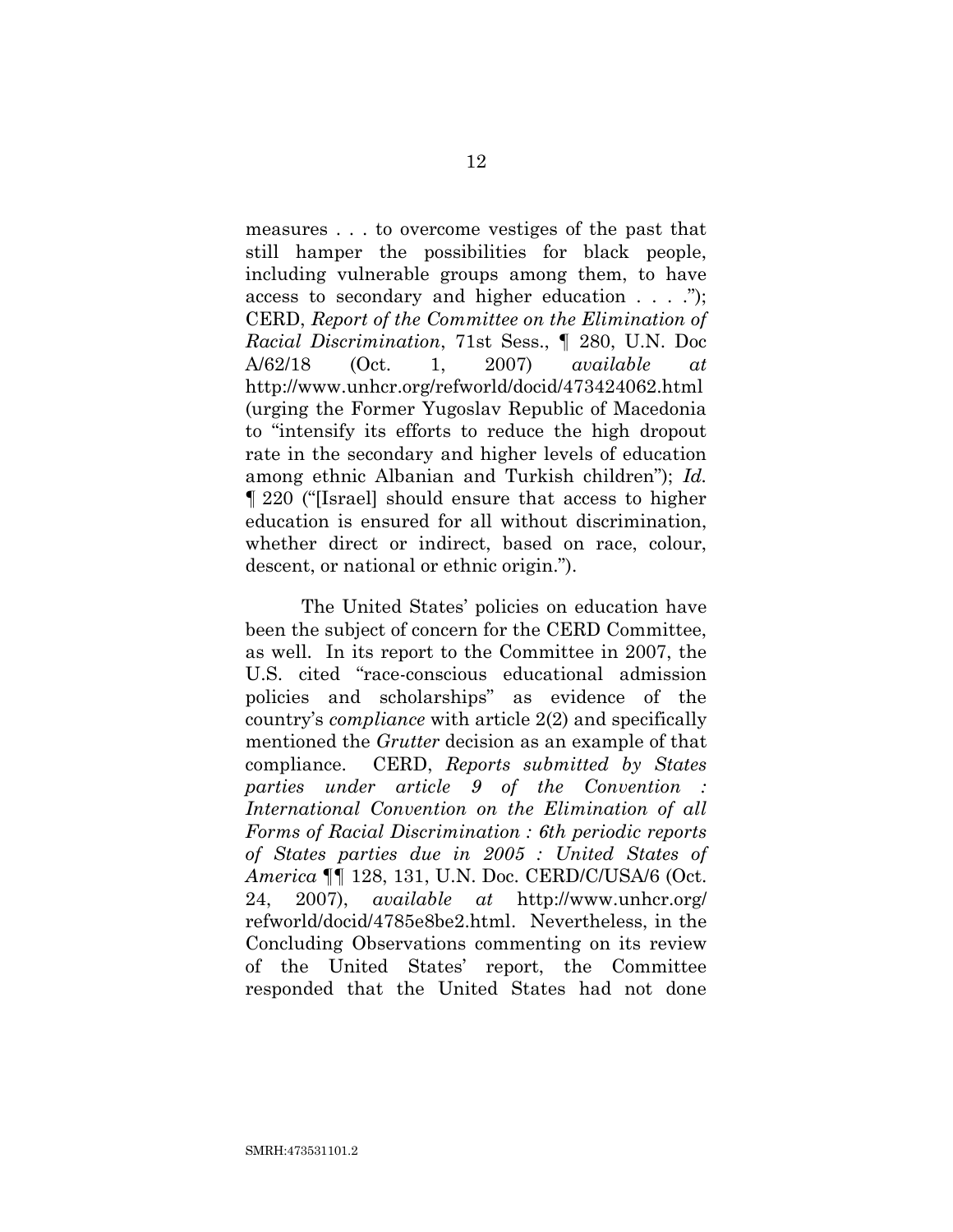enough to enact special measures to eradicate *de facto* discrimination in schools, recommending that the United States:

> undertake further studies to identify the underlying causes of de facto segregation and racial inequalities in education, with a view to elaborating effective strategies aimed at promoting school desegregation and providing equal educational opportunity in integrated settings for all students. In this regard, the Committee recommends that the State party take all appropriate measures . . . [to allow] school districts to voluntarily promote school integration through the use of carefully tailored special measures adopted in accordance to article 2, paragraph 2, of the Convention.

<span id="page-25-0"></span>CERD, *Consideration of reports submitted by States parties under article 9 of the Convention : International Convention on the Elimination of All Forms of Racial Discrimination : concluding observations of the Committee on the Elimination of Racial Discrimination : United States of America* ¶ 17, U.N. Doc. CERD/C/USA/CO/6 (May 8, 2008), *available at* http://www.unhcr.org/refworld/docid/ 4885cfa70.html. Although the Concluding Observations referred specifically to Supreme Court decisions that limit the consideration of individual students' race in K-12 school assignments, it is clear that the CERD Committee is cognizant and concerned about racial equality in American schools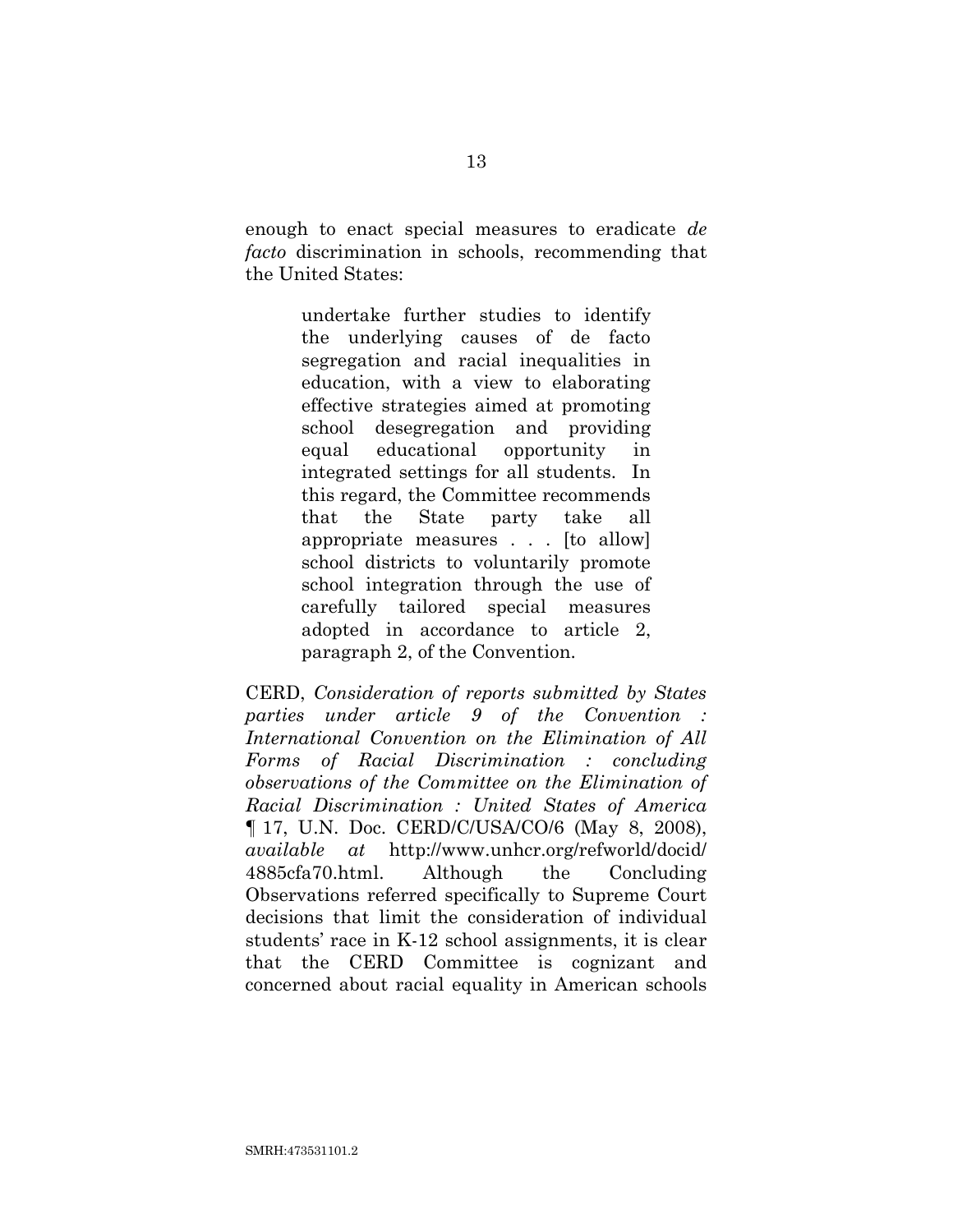<span id="page-26-0"></span>generally, and that it frames the issue in terms that echo "strict scrutiny" standards under the Constitution. This point was highlighted in the most recent review of the United States by the CERD Committee which again expressed concern about state measures adopted against the use of affirmative action in school admissions. CERD: *Concluding observations on the combined seventh to ninth periodic reports of the United States of America*, Education, U.N. Doc. CERD/C/USA/CO/7-9 (September 25, 2014, *available at* http://docstore. ohchr.org/SelfServices/FilesHandler.ashx?enc=6QkG 1d%2fPPRiCAqhKb7yhspzOl9YwTXeABruAM8pBA K1Q%2fDZ6XAqlyobgts1zwlHPkQhsSqMrVxuS6brQ bHYpDYGXBUCX1bgRtTg3HaweAr5PBs9soaesD5K dByekI9OS.

The Committee reiterated its previous recommendations that the United States of America adopt and strengthen the use of special measures. *Id.*

Compounded with the numerous recommendations for special measures in higher education throughout CERD's evaluations of other nations, it is clear that parties to CERD, including the United States, are obligated under the treaty to take all necessary measures, including positive action, to end *de facto* segregation—and thus to promote equal opportunity—in all levels of education, as part of the parties' legal obligations.<sup>6</sup>

<span id="page-26-1"></span><sup>6</sup> For information on demographics on race in the United States related to income, education, and employment, *see* Connie de la Vega, *The Special Measures Mandate of*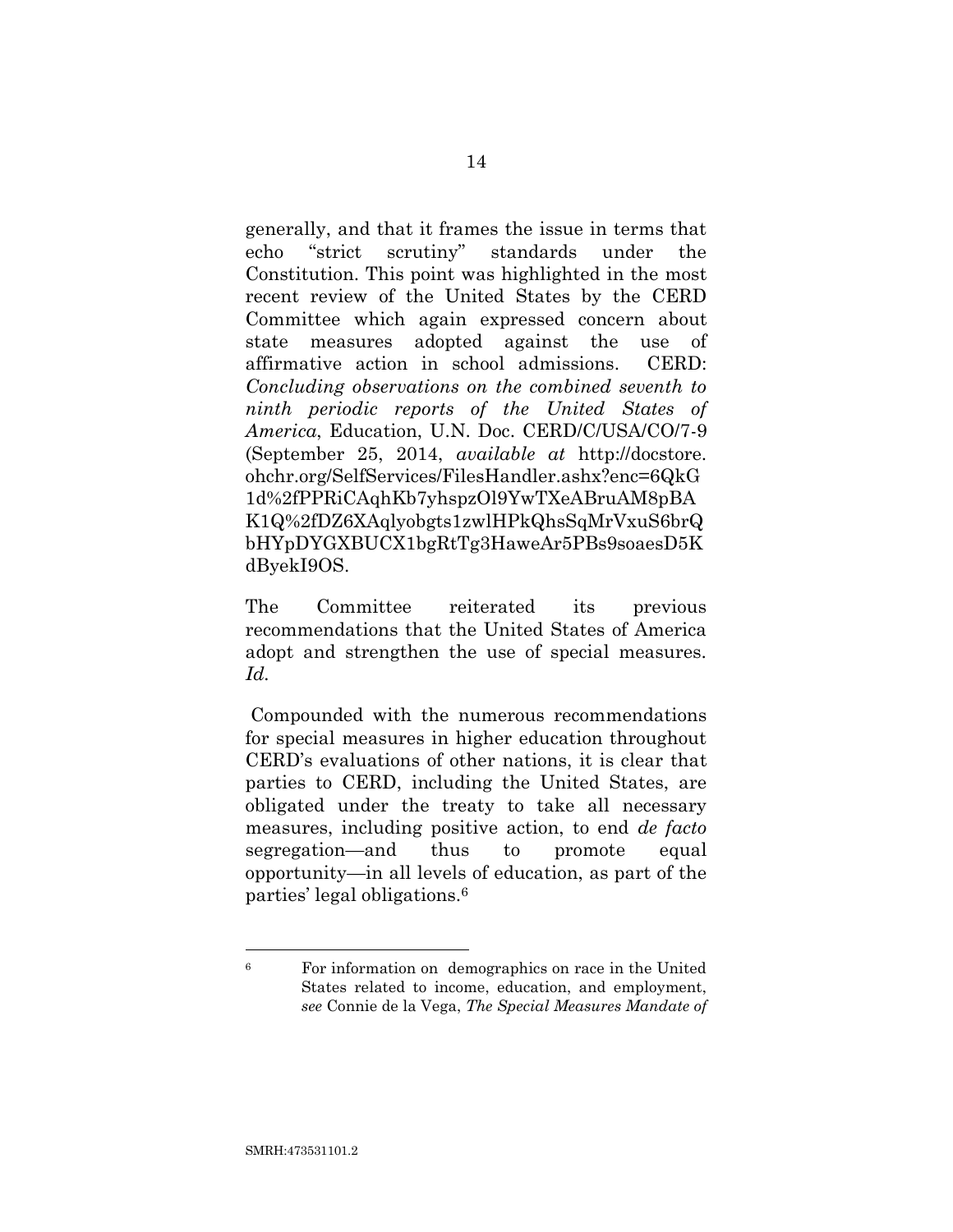Thus holistic considerations of race in higher education admissions decisions are consistent with the United States' international legal obligations under CERD, and indeed can be defended on the grounds that they implement the United States' treaty obligations. Such considerations promote a compelling state interest, and consistent with strict scrutiny analysis, they are closely tailored to that compelling interest.

### *2. Considerations of Race Are Permissible and Encouraged under The International Covenant on Civil and Political Rights*

<span id="page-27-0"></span>The United States ratified the ICCPR in 1992. ICCPR, *adopted*, Dec. 16, 1966, S. Treaty Doc. No. 95-20, 999 U.N.T.S. 171. The treaty obligates member states to protect the human dignity of individuals by upholding "equal and inalienable rights" within their territories. *Id*., Preamble. The Covenant requires states parties to protect individual rights "without distinction of any kind, such as race, colour, sex, language, religion," *Id.* art. 2, and provides that "the law shall prohibit any discrimination and guarantee to all persons equal and effective protection against discrimination on any ground . . . ." *Id.* art. 26.

In its 2006 review of U.S. compliance with the ICCPR, the Human Rights Committee (HRC) expressed concern over "de facto racial segregation in

*the International Convention on the Elimination of All Forms of Racial Discrimination: Lessons from the United States and South Africa*, 16 ILSA J. Int'l and Comp. L. 627, 644-51 (2010).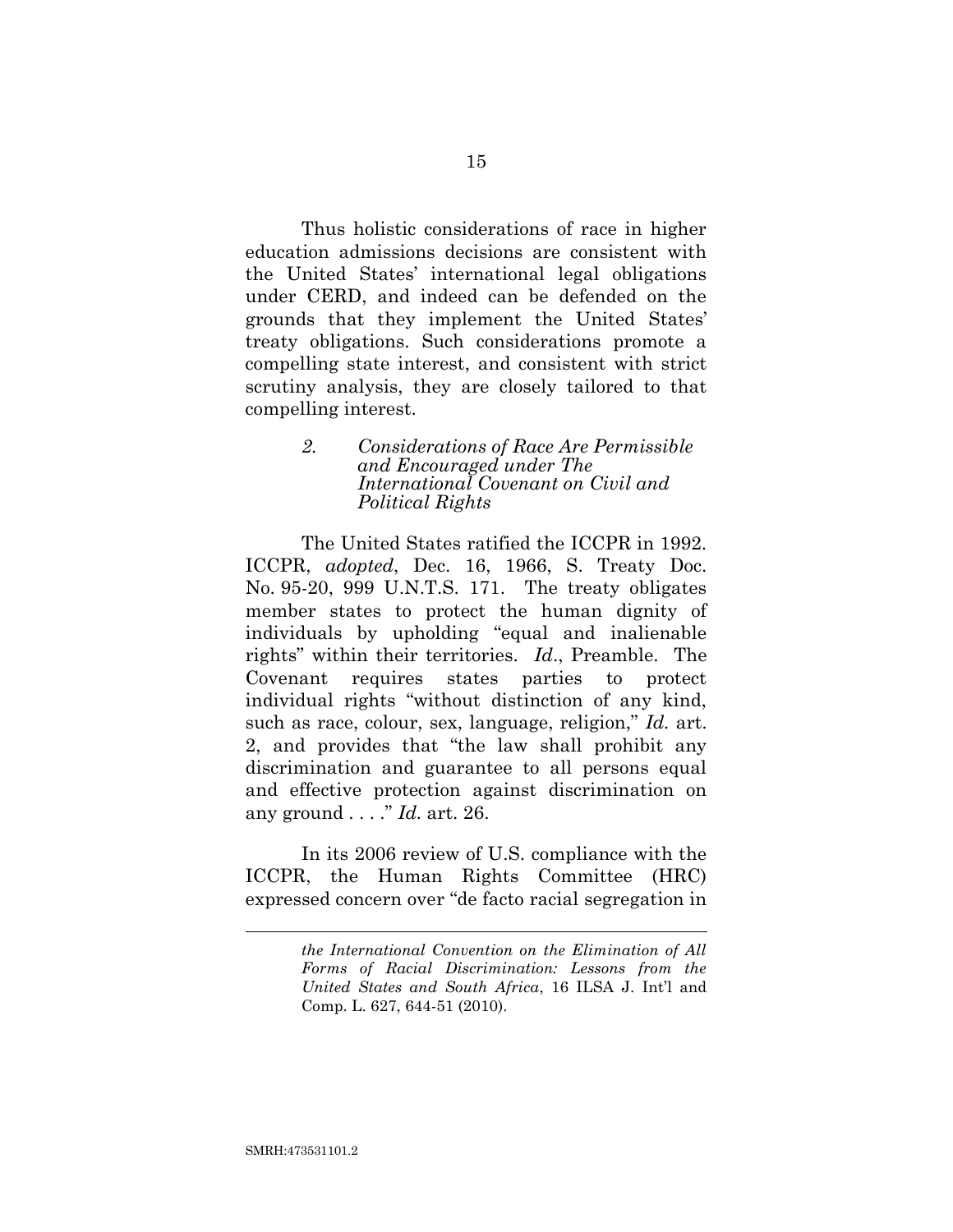<span id="page-28-0"></span>public schools," and reminded the U.S. of its obligations under articles 2 and 26 to guarantee effective protection against practices with discriminatory *effects*. The Committee recommended that the U.S. conduct investigation into racial segregation in schools and "take remedial steps." HRC, *Consideration of reports submitted by States parties under article 40 of the Covenant : International Covenant on Civil and Political Rights : concluding observations of the Human Rights Committee : United States of America* ¶ 23, U.N. Doc. CCPR/C/USA/CO/3/Rev.1 (Dec. 18, 2006), *available at*  http://www.unhcr.org/refworld/docid/45c30bec9.html.

<span id="page-28-1"></span>In the United States' report to the Human Rights Committee in 2011 regarding its compliance with its commitments under the ICCPR, the U.S. State Department highlights the Court's consideration of education-specific affirmative action plans and guidance issued by the Departments of Education and Justice to assist educational institutions in pursuing policies to achieve diversity and avoid racial isolation, as evidence of the United States' compliance under ICCPR article 2. HRC, *Fourth Periodic Report of the United States of America to the United Nations Human Rights Committee Concerning the International Covenant on Civil and Political Rights*, ¶ 39, U.N. Doc. CCPR/C/USA/4 (Dec. 30, 2011), *available at* http://www.state.gov/j/drl/rls/179781.htm. In doing so, the government acknowledges, and indeed asserts, that special measures in higher education serve to uphold the "equal and inalienable rights" championed in the ICCPR and further the U.S.'s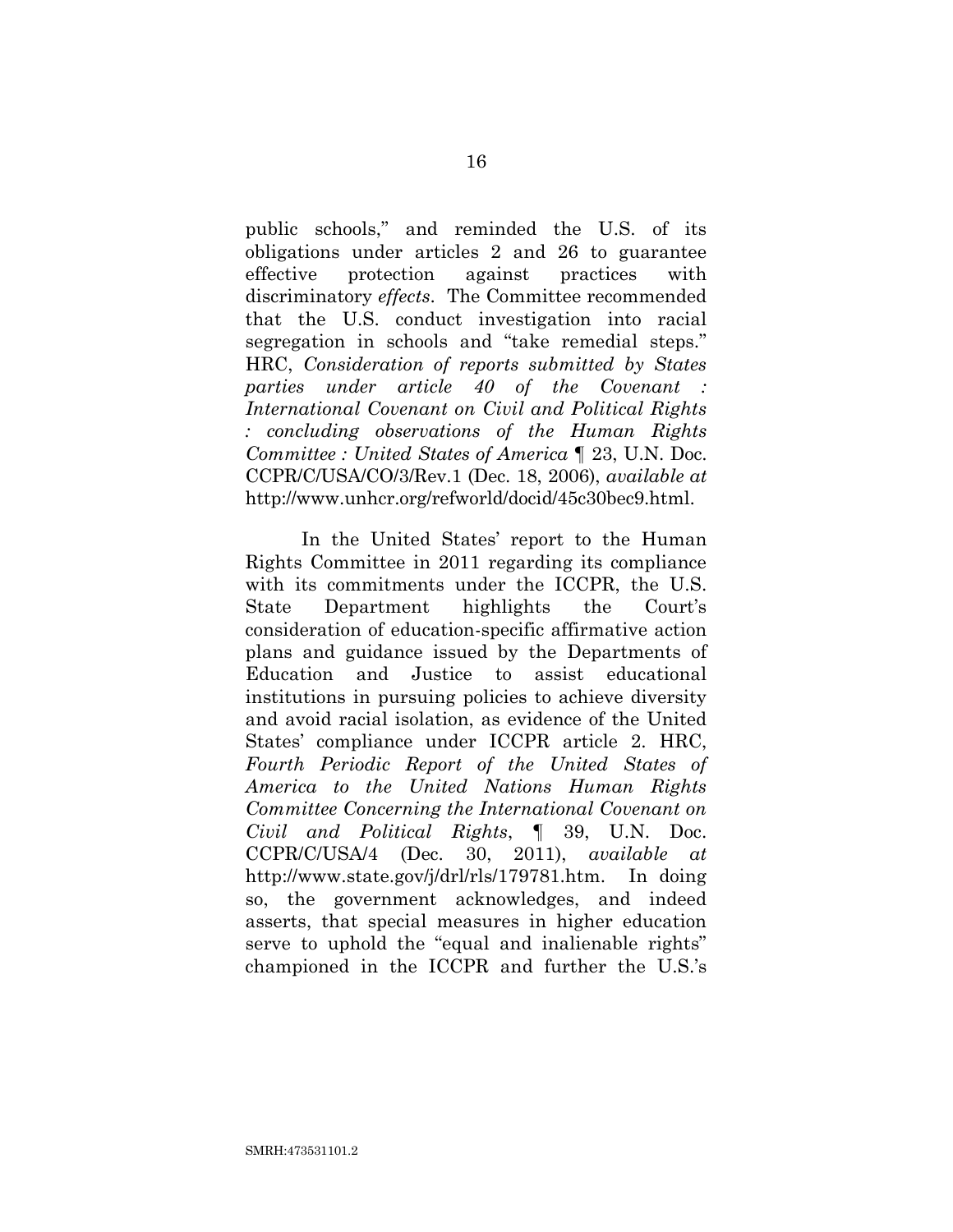compliance with its international obligations under that treaty.

B. Other Independent Human Rights Experts Have Recommended Considerations of Race in Higher Education to Address Inequality

The United Nations Working Group of Experts on People of African Descent <sup>7</sup> has also raised concerns about minority access to higher education in the United States. In a report to the U.N. Human Rights Council concerning its visit to the United States in January 2010, the Working Group found that "the challenges faced by people of African descent in this country related mainly to disproportionately high levels of unemployment, generally lower income levels than the rest of the population, access to education (especially to higher levels of education) and quality of education." Human Rights Council, *Report of the Working Group of experts on people of African Descent: Visit to the United States of America (25 to 29 January 2010)*, Summary, U.N. Doc A/HRC/15/18 (Aug. 6, 2010), *available at* http://daccess-dds-ny.un.org/ doc/UNDOC/GEN/G10/152/97/PDF/G1015297.pdf?Op enElement. The Working Group suggested that the

<span id="page-29-1"></span><span id="page-29-0"></span><sup>7</sup> The Working Group is a panel of independent experts established by the UN Commission on Human Rights in 2002 to study and make recommendations and programs to combat issues of racial discrimination, xenophobia, and related intolerance. U.N. Office of the High Commissioner for Human Rights, *Racism, racial discrimination, xenophobia and related intolerance*, CHR Res. 2002/68, U.N. Doc. No. E/CN.4/2002/200 at 287, 290-91 (Apr. 25, 2002), *available at* http://daccessdds-ny.un.org/doc/UNDOC/GEN/G02/152/72/PDF/G021 5272.pdf?OpenElement.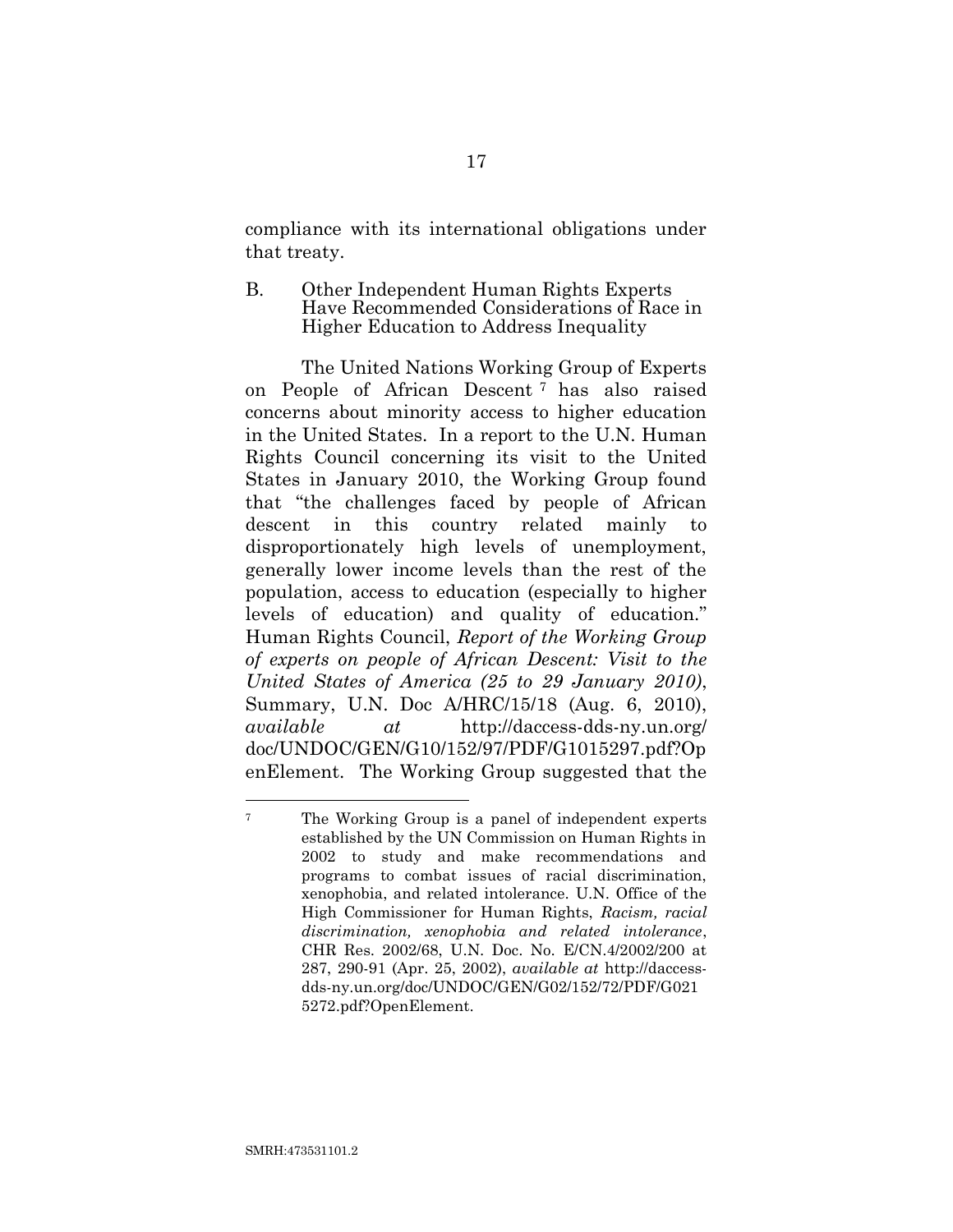United States continue the initiatives already in place to remedy inequality in the education system, and also create "positive action policies to achieve parity of educational conditions among students of African descent and those of the majority population." *Id*. ¶ 83.

<span id="page-30-2"></span>C. The University Of Texas' Holistic Race-Conscious Approach To Admissions Is Consistent With International Treaty Obligations And Recommendations

<span id="page-30-1"></span><span id="page-30-0"></span>Throughout the proceedings of this case, the University of Texas has argued that it seeks to admit a "critical mass" of minority students to its undergraduate programs through a holistic, individualized admissions process. The University contends that its program, which looks at a combination of factors concerning each applicant, including race, comports with the Supreme Court's decision in *Grutter*, which allows programs that involve a "narrowly tailored use of race in admissions decisions to further a compelling interest in obtaining the educational benefits that flow from a diverse student body." *Grutter*, 539 U.S. at 343. This Court agreed that the University's interest in the educational benefits of diversity was a compelling interest but remanded it for further consideration of whether the admissions program was narrowly tailored to meet that interest. *Fisher v. University of Texas at Austin*, 133 S.Ct. 2411 (2013). On remand, the Fifth Circuit held that the admission policy which included race as one of seven factors in its holistic admission program met the "exacting scrutiny" and is narrowly tailored to the University's compelling interest of achieving student body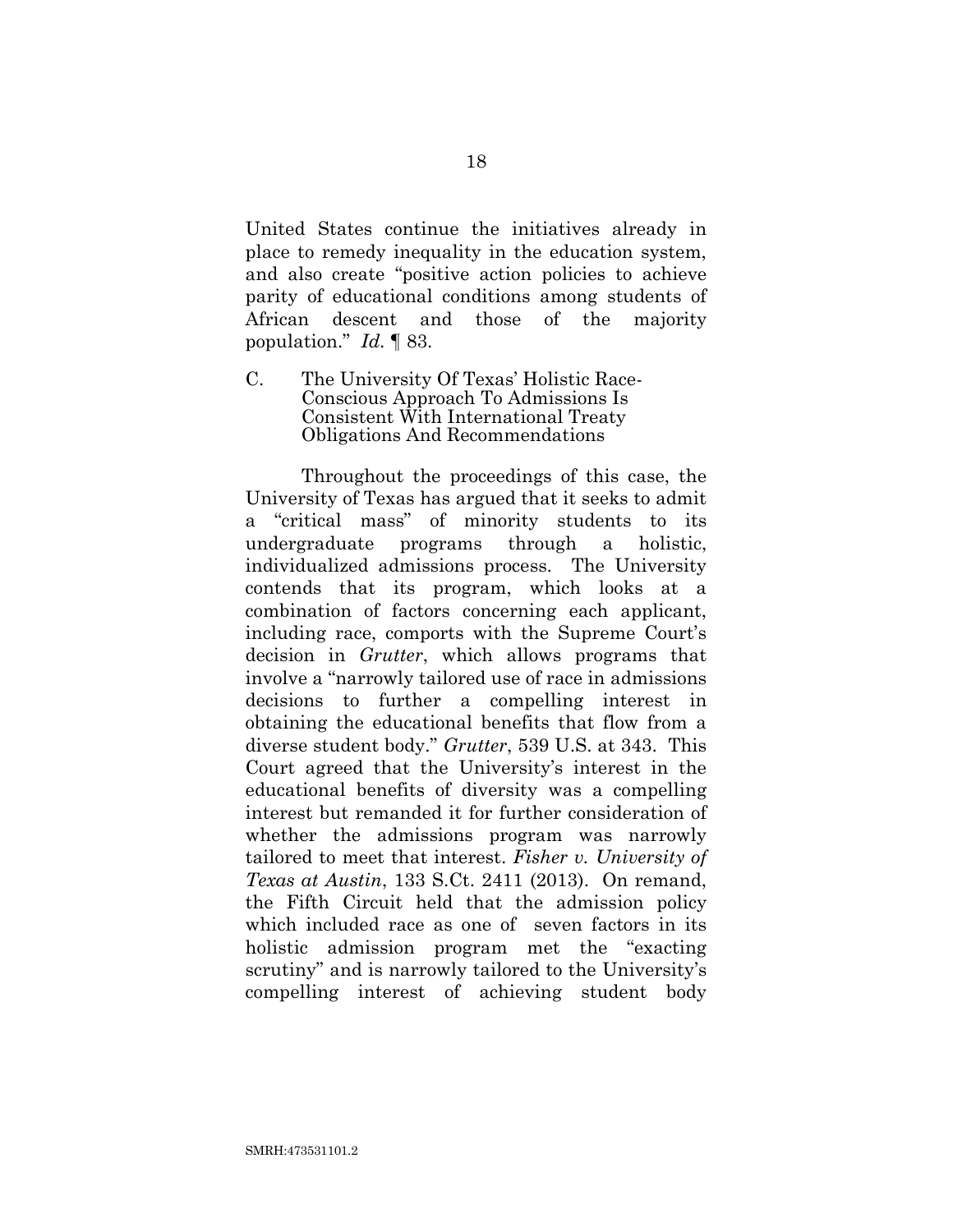<span id="page-31-0"></span>diversity. *Fisher v. University of Texas at Austin, et al.,* 758 F.3d 633, 637 (5th Cir. 2014) (hereinafter *Fisher II*), *cert. granted,* 135 S.Ct. 2888 (U.S. June 29, 2015) (No. 14-981). That the admissions program follows the dictates of international law that applies to the United States can only bolster its permissibility under the Constitution.

Along with adhering to constitutional requirements under the Equal Protection Clause, the University of Texas' admissions program is also permissible as a means to comply with the United States's international treaty obligations, including those of CERD articles 1(4) and 2(2) concerning special measures to eliminate racial discrimination. As explained above, under CERD, special measures must be "goal-directed programmes which have the objective of alleviating and remedying the disparities in the enjoyment of human rights and fundamental freedoms affecting particular groups and individuals, protecting them from discrimination." *Gen. Recommendation No. 32*, ¶ 22. These criteria are consistent with Fourteenth Amendment jurisprudence. The University of Texas's program seeks to promote equal opportunity in higher education for students of all races by ensuring a critical mass of under-represented minorities who otherwise would be less likely to be admitted due to the entrenched (and documented) discrimination against minorities in the United States' educational system. The Fifth Circuit found that UT Austin "demonstrated that race-conscious holistic review is necessary to make the Top Ten Percent Plan workable by patching the holes that a mechanical admissions program leaves in its ability to achieve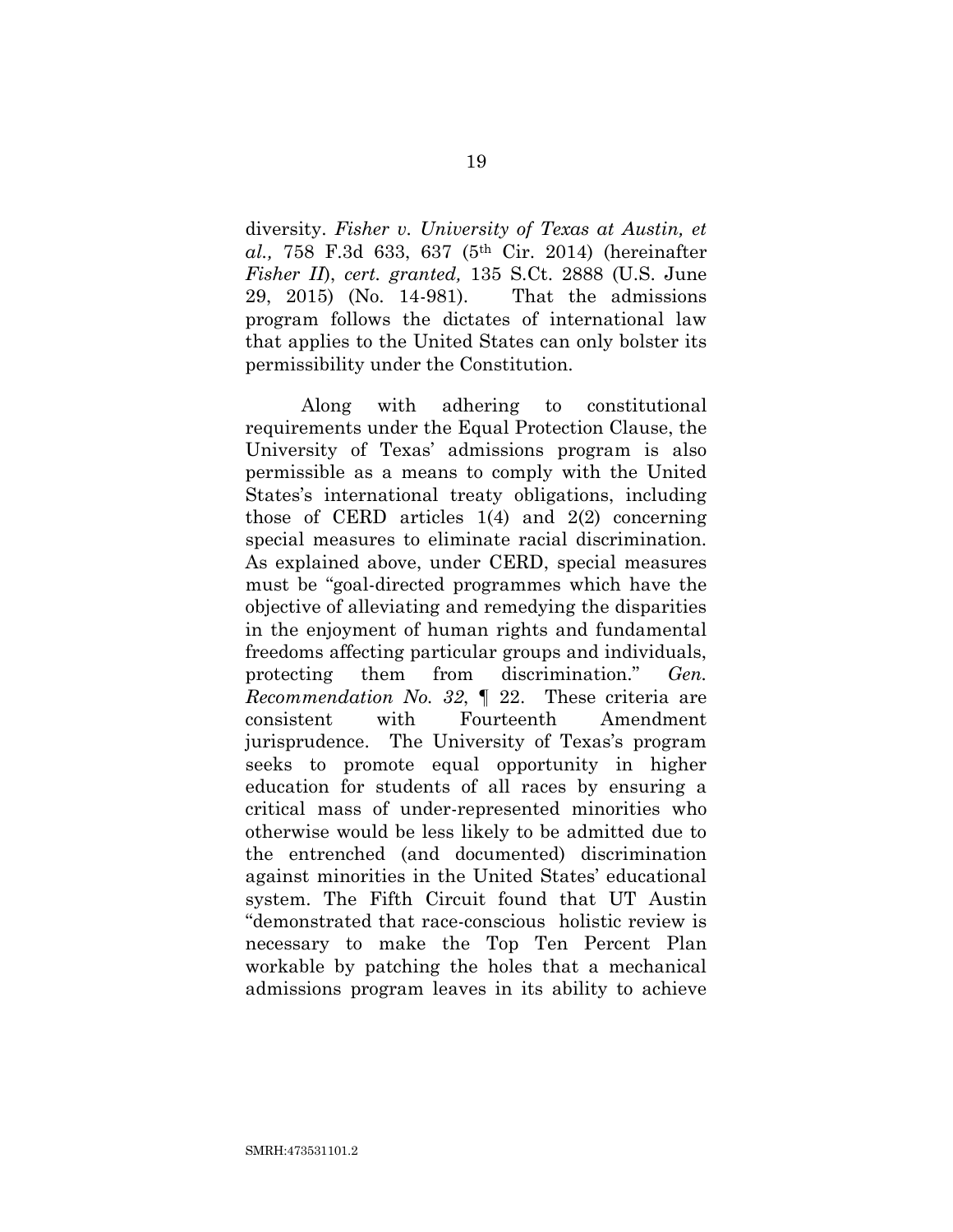<span id="page-32-1"></span>the right diversity that contributes to its academic mission . . .", *Fisher II* at 657. It is important to note that the University reported that minority enrollment increased after adoption of the plan. *Id.*  at 654-55.<sup>8</sup>

<span id="page-32-0"></span>Moreover, CERD requires that states implement special and concrete measures, "when the circumstances so warrant," in order to ensure that all racial groups are granted full and equal human rights. CERD, art. 2(2). Thus, CERD does not require a finding of purposeful discrimination, only discriminatory effects. As the Fifth Circuit explained the first time it addressed this case, the admissions program is warranted in light of a low number of minority students attending the University. *Fisher,*  631 F.3d at 223. After conducting studies to assess whether the university was fully obtaining the educational benefits of diversity that result from a critical mass of underrepresented minority students, *Id.* at 225-26, the University implemented a program that would consider race as one of many factors in deciding which applicants to admit. *Id.* at 228. The policy has led to "noticeable results," *Id*. at 226. Of importance to the treaty obligations is the fact that the program has helped to remedy the lack of minorities due to the fact that residential patterns have resulted in a public school system in Texas that is segregated. *Fisher II* at 651-52. Thus, the admissions program complies with CERD's requirements that special measures be "appropriate to the situation to be remedied, be legitimate . . . [and] respect the principles of fairness and

<sup>8</sup> Surely such evidence validates the close tailoring of the program to the state's compelling interest.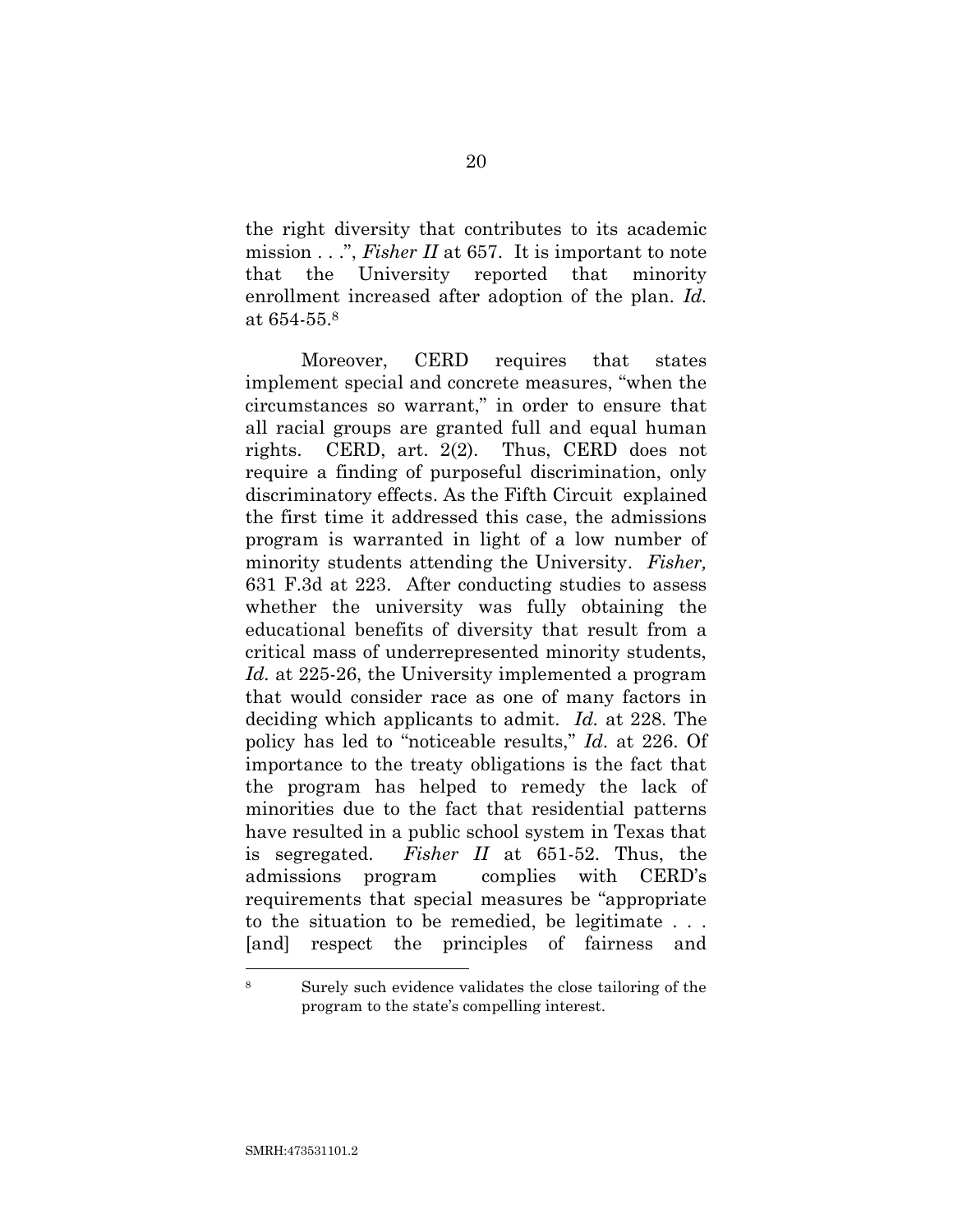proportionality." *Gen. Recommendation No. 32*, ¶ 16. The treaty standards thus provide additional support for the University's admission program.

<span id="page-33-0"></span>Moreover, the University has shown that these special measures are necessary in a democratic society, *Fisher,* 631 F.3d at 226, as achieving a critical mass of racial minorities in higher education will help to 'promote "cross-racial understanding," "break down racial stereotypes," enable students to better understand persons of other races, better prepare students to function in a multi-cultural workforce, [and] cultivate the next set of national leaders.' *Id.* at 230 (quoting *Fisher v. Univ. of Texas at Austin*, 645 F. Supp. 2d 587, 603 (W.D. Tex. 2009) (quoting *Grutter*, 539 U.S. at 319-20)). These measures are not discriminatory: the CERD Committee has explained that measures that take into account individuals who are in disadvantaged situations, like the measures at issue here, are "not an exception to the principle of non-discrimination but are integral to its meaning and essential to the [CERD] project of eliminating racial discrimination and advancing human dignity and effective equality." *Gen. Recommendation No. 32*, ¶ 20. The University of Texas's admissions program is a necessary component of instituting nondiscrimination in the United States, as required by the CERD.

Finally, although there is no established end date to the University's program, both informal and formal review processes, *Fisher,* 631 F.3d at 226, ensure that the policy adheres to CERD's mandate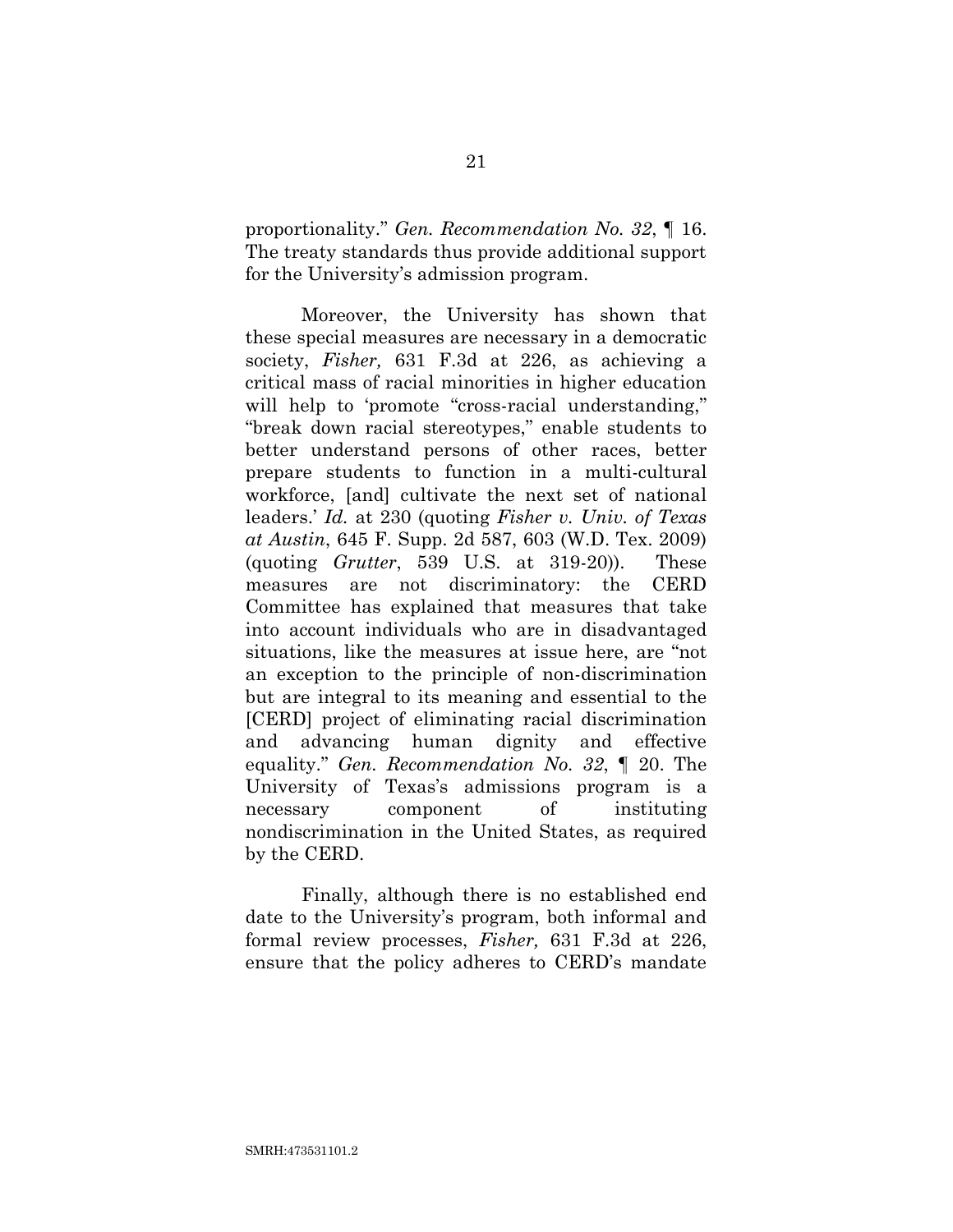that special measures be temporary, *Gen. Recommendation No. 32*, ¶ 16.

#### **III.**

## **OTHER JURISDICTIONS AFFIRM THE USE OF RACE-CONSCIOUS APPROACHES TO PROMOTE EQUALITY AND NON-DISCRIMINATION**

In addition to furthering the United States' compliance with its international legal obligations, the University of Texas' race-conscious admissions program comports with affirmative action measures permitted in, and endorsed by, other jurisdictions.<sup>9</sup>

<span id="page-34-1"></span><span id="page-34-0"></span>The European Court of Justice, for instance, has endorsed "positive action" programs to promote equality between men and women. In two cases, the European Court has upheld German initiatives that give priority to women in promotion decisions in positions where women were underrepresented. *See* Case C-158-97, *Badeck & Others*, 2000 E.C.R. I-1875, [2001] 2 C.M.L.R. 6, 2000 All ER (EC) 289, 2000 WL 281317 (E.C.J. 2000); Case C-409/95, *Marschall v. Land Nordrhein-Westfalen*, 1997 E.C.R. I-6363, 1997 All ER (EC) 865 (E.C.J. 1997) (*available on* Westlaw). The programs under review in *Badeck*  and *Marschall* were intended to counteract unequal opportunities for a disadvantaged group, regardless

<sup>9</sup> As Justice Breyer notes in his recent book, the practices of other countries bound by the same treaty obligations provide valuable guidance to the Court in construing and applying treaties of the United States. *See* Stephen Breyer, The Court and the World: American Law and the New Global Realities 169 (2015).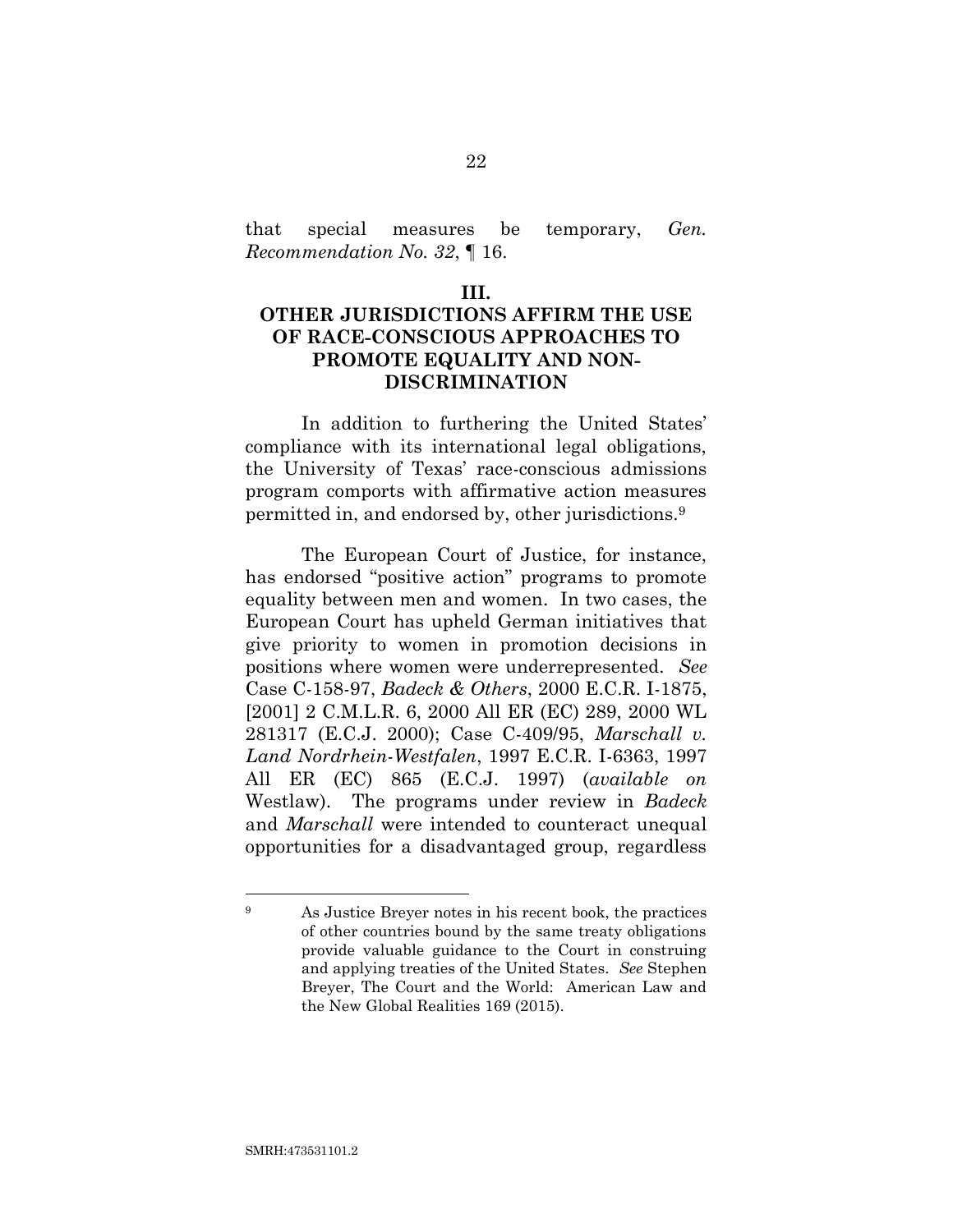of the presence of intentional discrimination.<sup>10</sup> The European Court found that the German policies lawfully pursued this legitimate social objective and utilized means that were proportionate in relation to the real needs of the disadvantaged group. *Badeck,*  2000 E.C.R. I-1875, Operative Part.

<span id="page-35-0"></span>Along with the European Court of Justice, national courts in other jurisdictions have upheld affirmative action measures, specifically in relation to racial disparities in higher education. Most recently, the Federal Supreme Court of Brazil, that nation's highest court of appeals on constitutional matters, declared a race-conscious policy in student admissions at the University of Brasília (UNB) to be constitutional. S.T.F. ADFP 186, April 26, 2012. Just as the University of Texas program aims to promote diversity in the university setting, the Brazilian court found that UNB's affirmative action program was necessary to "set a plural and diversified academic environment." *STF declared the constitutionality of the quota system at the University of Bras*ília, Supremo Tribunal Federal Portal Internacional (Apr. 26, 2012), http://www2.stf. jus.br/portalStfInternacional/cms/destaquesClipping. php?sigla=portalStfDestaque\_en\_us&idConteudo=20 7138.

<span id="page-35-1"></span><sup>10</sup> Similarly, the University of Texas admissions policy, with its 'goal of having a student body that is meritorious and diverse in a variety of educationally relevant ways,' was designed with recognition of the persistent underrepresentation of African-Americans and Hispanics in the student body. *See* Brief for Respondents at \*8.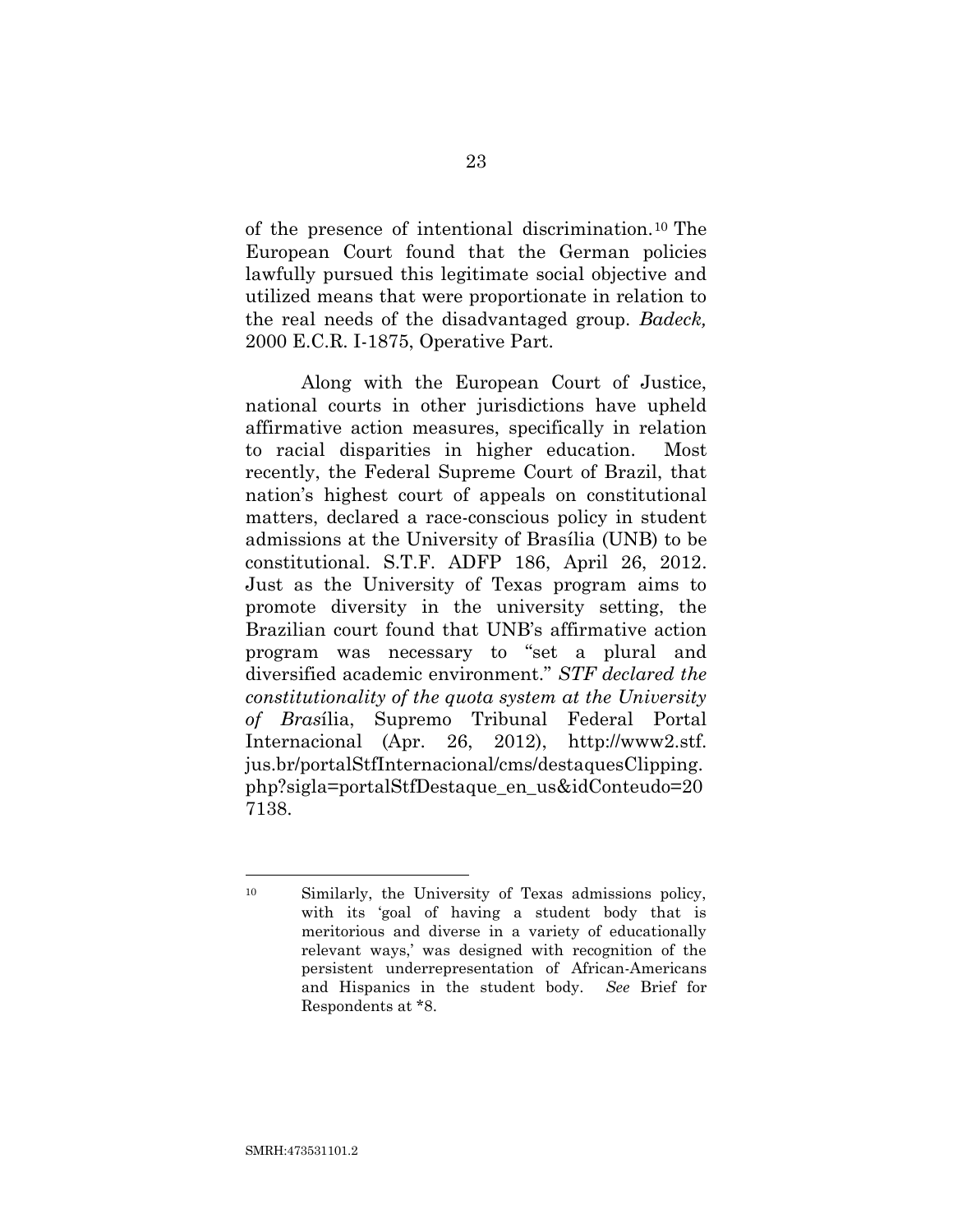<span id="page-36-2"></span>Courts in South Africa have also upheld raceconscious measures in higher education. In one case, an Indian woman who was denied admission to a medical school challenged the school's affirmative action program that was aimed at benefiting historically-disadvantaged African students. *Motala & Another v. Univ. of Natal*, 1995 (3) BCLR 374(D) (Durban Sup. Ct.), 1995 SACLR LEXIS 256, at \*16- \*17 (S. Afr. Feb. 24, 1995). The court rejected the claim, stating that the experience of African students in the country required specific compensation and thus the program was not discriminatory under the South African constitution. *Id*. at \*28.

<span id="page-36-1"></span><span id="page-36-0"></span>Other countries permit affirmative action programs as a matter of law. For instance, India's national constitution was amended in 2005 to affirm that the nation would allow affirmative action in higher education: "Nothing in [the constitution's anti-discrimination provisions] shall prevent the State from making any special provision, by law, for the advancement of any socially and educationally backward classes of citizens or for [disadvantaged castes and tribes]." India Const. art. 15, cl. 5. Similarly, the Canadian constitution guarantees equal protection under the law, and explains that this guarantee "does not preclude any law, program or activity that has as its object the amelioration of conditions of disadvantaged individuals or groups including those that are disadvantaged because of race, national or ethnic origin, colour, religion, sex, age or mental or physical disability." Canadian Charter of Rights and Freedoms, Part I of the Constitution Act, 1982 § 15(2), being Schedule B to the Canada Act, 1982, c.11 (U.K.). In addition,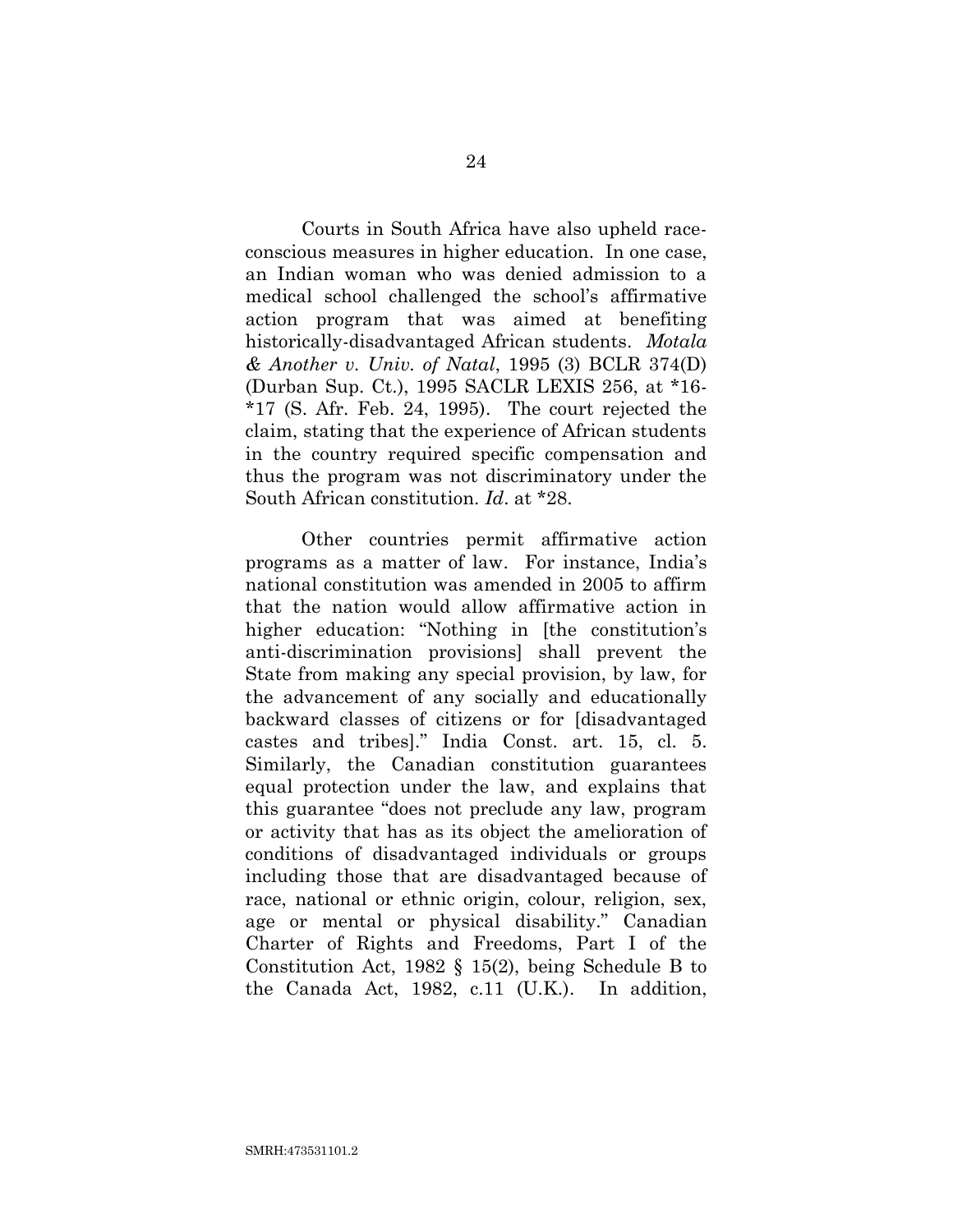<span id="page-37-0"></span>statutes in New Zealand and Australia permit affirmative action measures in those countries. *See* New Zealand Bill of Rights Act 1990, § 19, 1990, S.N.Z. No. 109-Human Rights Act 1993, 1993 S.N.Z. No. 82 §§ 58, 73(1); Racial Discrimination Act 1975, § 8(1) (Austl.). These examples evidence the willingness by other countries that, like the United States, are parties to the CERD and the ICCPR to endorse race-conscious programs. <sup>11</sup> The practice of other nations should inform the Court's consideration here.

### <span id="page-37-1"></span>**CONCLUSION**

The University of Texas' race-conscious admissions policy comports with international human rights standards guaranteeing the full freedom from racial discrimination for all and furthers the United States' compliance with its international treaty commitments. Furthermore, the

<span id="page-37-2"></span><sup>11</sup> For parties to CERD, *see*, U.N.T.C., International Convention on the Elimination of All Forms of Racial Discrimination, Status as of 22-10-2015, Chapter IV Human Rights, No. 2, available at https://treaties.un.org/Pages/ViewDetails.aspx?src=trea ty&mtdsg\_no=iv-2&chapter=4&lang=en.For parties to the ICCPR, *see* U.N.T.C., International Covenant on Civil and Political Rights, Status as of 23-10-2015, Chapter IV Human Rights, No. 4, available at https://treaties.un.org/Pages/ViewDetails.aspx?src=TRE ATY&mtdsg\_no=IV-4&chapter=4&lang=en.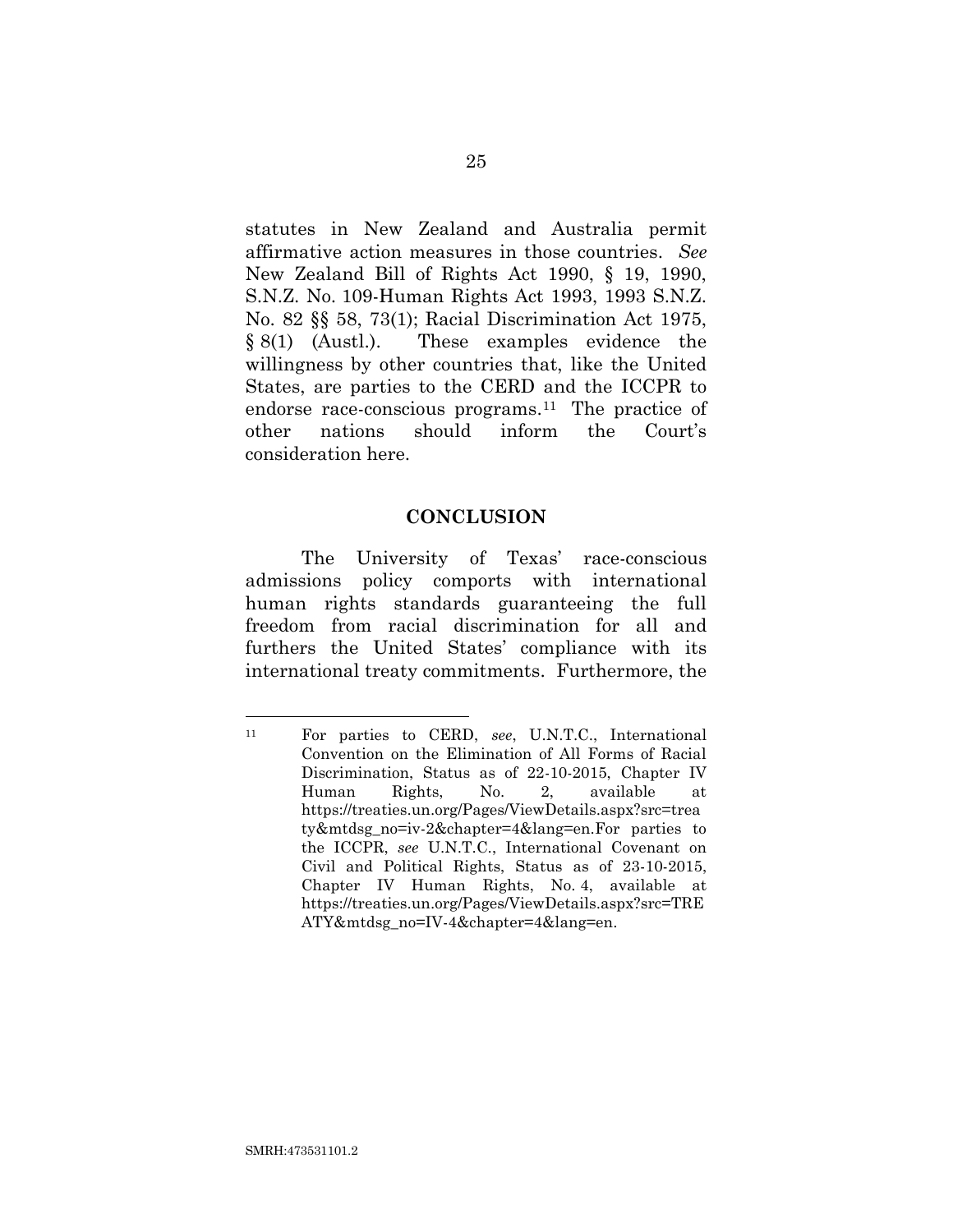University of Texas' program comports with the law of other jurisdictions upholding and endorsing raceconscious measures in admissions in higher education. This international context should inform the Court's analysis of the constitutionality of the University of Texas's consideration of race in its admissions process.

Respectfully submitted,

Constance de la Vega *Counsel of Record* Neil A.F. Popović

Counsel for *Amici Curiae* Human Rights Advocates Poverty & Race Research Action Council The Advocates for Human Rights University of Minnesota Human Rights Center US Human Rights Network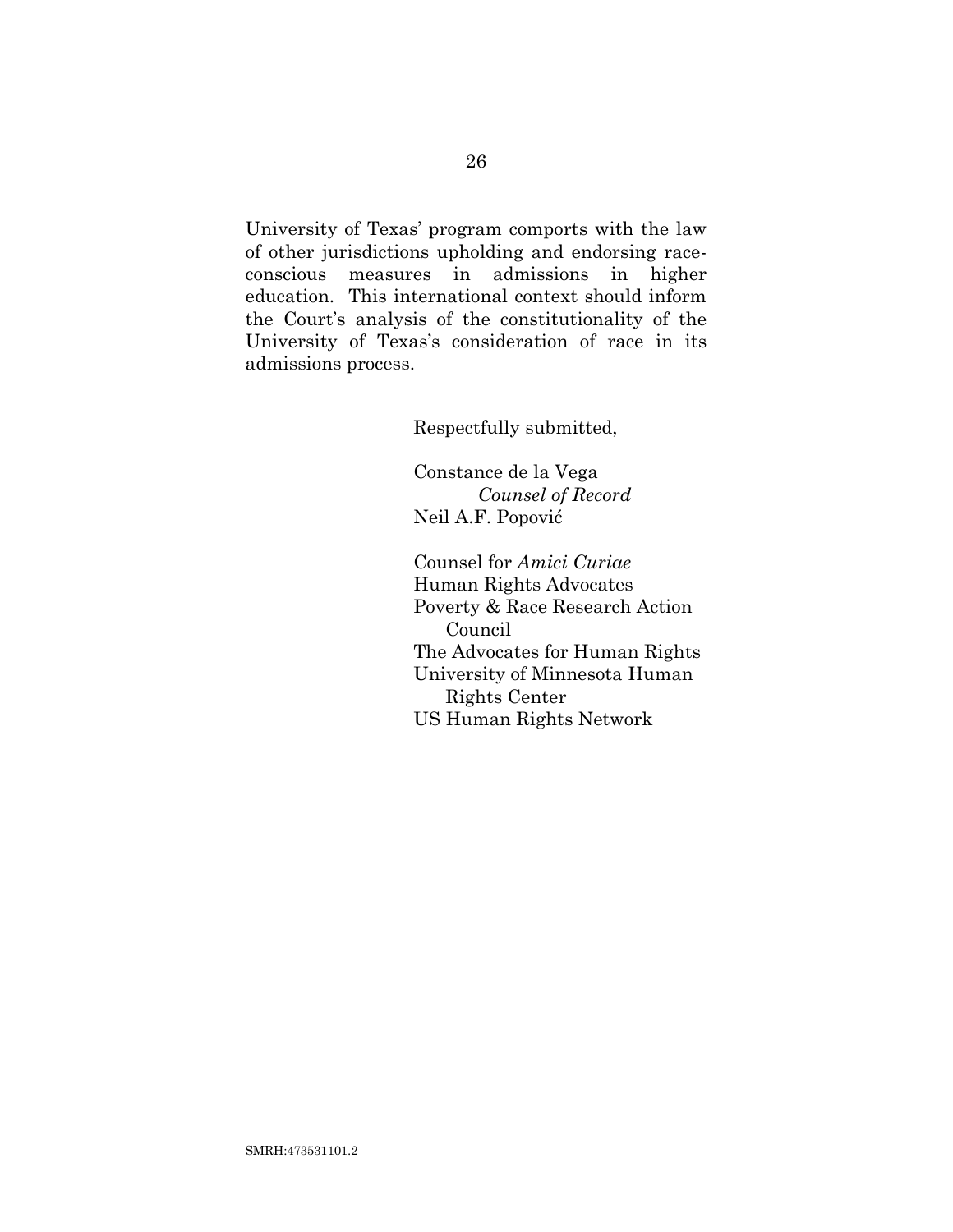## App. 1

### **APPENDIX**

**Human Rights Advocates (HRA)** is a California non-profit corporation founded in 1978 with national and international membership. It endeavors to advance the cause of human rights to ensure that the most basic rights are afforded to everyone. HRA has Special Consultative Status in the United Nations and has participated in meetings of its human rights bodies for thirty years. HRA has participated as *amicus curiae* in cases involving individual and group rights where international standards offer assistance in interpreting both state and federal laws. Cases it has participated in include: *Graham v. Florida,* 130 S. Ct. 2011 (2010); *Roper v. Simmons*, 543 U.S. 551 (2005); *Grutter v. Bollinger*, 539 U.S. 306 (2003); and *Cal. Fed. Savings & Loan Ass'n v. Guerra*, 479 U.S. 272 (1987).

<span id="page-39-3"></span><span id="page-39-2"></span><span id="page-39-1"></span><span id="page-39-0"></span>**Poverty & Race Research Action Council (PRRAC)** is a civil rights policy organization based in Washington, D.C. Founded in 1989 by national civil rights and poverty law organizations, PRRAC's primary mission is to help connect advocates with social scientists working on race and poverty issues, and to promote a research-based advocacy strategy on structural inequality issues. PRRAC's current work is particularly focused on the causes and consequences of housing and school segregation for low income children of color. PRRAC is a founding member of the National Coalition on School Diversity, and an active member of the U.S. Human Rights Network, a broad coalition committed to domestic implementation of international human rights treaties – including the Convention on the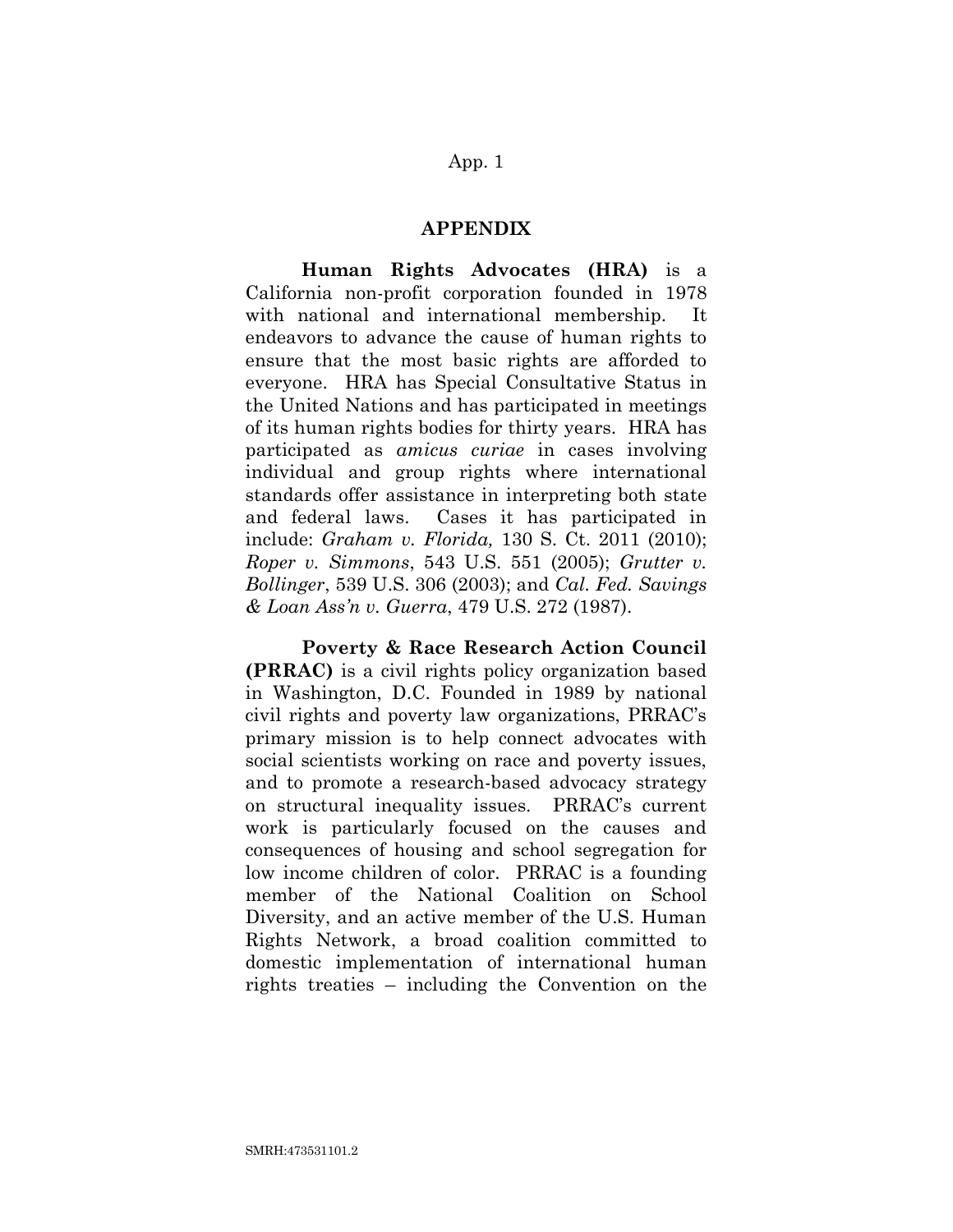## App. 2

Elimination of All Forms of Racial Discrimination (CERD). As part of this work, PRRAC submitted two coalition "shadow reports" to the U.N. Committee on the Elimination of Racial Discrimination during the Committee's 2008 United States treaty review, and is planning to participate in the CERD Committee's anticipated 2013 review of U.S. treaty compliance.

**The Advocates for Human Rights** is a nongovernmental, non-profit organization dedicated to the promotion and protection of internationally recognized human rights. Founded in 1983, today The Advocates for Human Rights engages more than 500 active volunteers annually to document human rights abuses, advocate on behalf of individual victims of human rights violations, educate on human rights issues, and provide training and technical assistance to address and prevent human rights violations. The Advocates regularly monitors human rights conditions in the United States and reports on conditions before the United Nations. The Advocates for Human Rights has a strong interest in ensuring that the United States construe the Constitution in a way that is consistent with international human rights standards for the elimination of all forms of racial discrimination.

**University of Minnesota Human Rights Center (HRC)** is dedicated to the advancement of the fundamental rights guaranteed by national and international law. The HRC seeks to ensure that all persons receive the full panoply of rights accorded to them by national and international law regardless of nationality or immigrant status. The HRC maintains one of the largest human rights collections